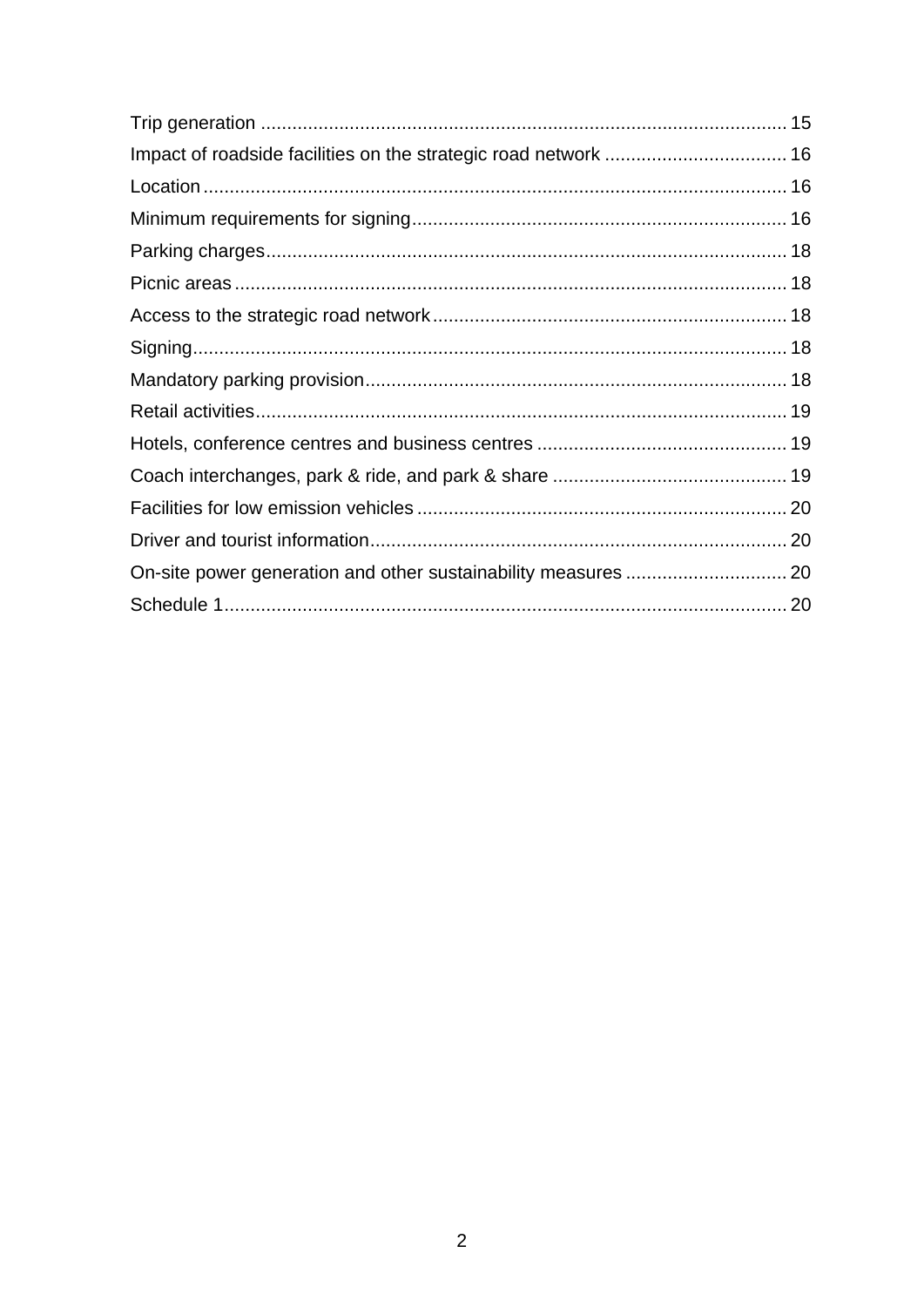## <span id="page-2-0"></span>**INTRODUCTION**

- 1. The Highways Agency is an executive agency of the Department for Transport and is responsible for operating, maintaining and improving the strategic road network in England on behalf of the Secretary of State for Transport, guided by its core principles of 'safe roads, reliable journeys, informed travellers'.
- 2. The Highways Agency undertakes this role in the context of wider Government policies and objectives. Operating an effective and efficient strategic road network makes a significant contribution to the delivery of sustainable economic growth, helping to create the conditions that support the realisation of the aspirations of businesses and communities, and is a key deliverable for the Highways Agency in meeting its remit of delivery partner to national economic growth.
- 3. This document sets out the way in which the Highways Agency will engage with communities and the development industry to deliver sustainable development and, thus, economic growth, whilst safeguarding the primary function and purpose of the strategic road network. It replaces the policy set out in Department for Transport (DfT) Circular 02/2007 Planning and the Strategic Road Network and DfT Circular 01/2008 Policy on Service Areas and other Roadside Facilities on Motorways and All-purpose Trunk Roads in England. Annex A provides additional policy specific to certain types of development, whilst Annex B sets out the requirements for roadside facilities that are eligible for permanent signing from the strategic road network.
- 4. This policy should be read by local authorities, developers, enterprise partnerships, community groups and others involved in any development proposal which may result in any traffic or other impact on the strategic road network. It should be read in conjunction with the Highways Agency's planning protocol documents<sup>[1](#page-2-1)</sup> which provide advice on working with the Highways Agency, within the parameters of national policy and this policy, to progress their planning proposals in an effective and positive manner.
- 5. The provisions set out in this document may be updated when appropriate to do so and readers are encouraged to check that they have the latest and true version by reference to the published version on the Department for Transport website.<sup>[2](#page-2-2)</sup> Further, from time to time the Highways Agency will issue advice that seeks to address matters arising from the planning process that have the potential to impact on the strategic road network but which may require some particular consideration. Developers are encouraged to check the Highways Agency website or to contact the Highways Agency for further advice.<sup>[3](#page-2-3)</sup>
- 6. This Circular is applicable to the whole strategic road network in England, including those roads managed by the Design, Build, Finance and Operate (DBFO) Companies.

1

<span id="page-2-3"></span>3 [www.highways.gov.uk;](http://www.highways.gov.uk/) Highways Agency Information Line (HAIL) [ha\\_info@highways.gsi.gov.uk](mailto:ha_info@highways.gsi.gov.uk), 0300 123 5000; [planningqueries@highways.gsi.gov.uk;](mailto:planningqueries@highways.gsi.gov.uk) [roadside\\_facilities@highways.gsi.gov.uk](mailto:roadside_facilities@highways.gsi.gov.uk)

<span id="page-2-1"></span><sup>1</sup>  $\frac{1}{2}$  http://www.highways.gov.uk/publications/planning-protocols-for-planning-and-development/<br> $\frac{2}{2}$  https://www.gov.uk/government/organisations/department-for-transport

<span id="page-2-2"></span>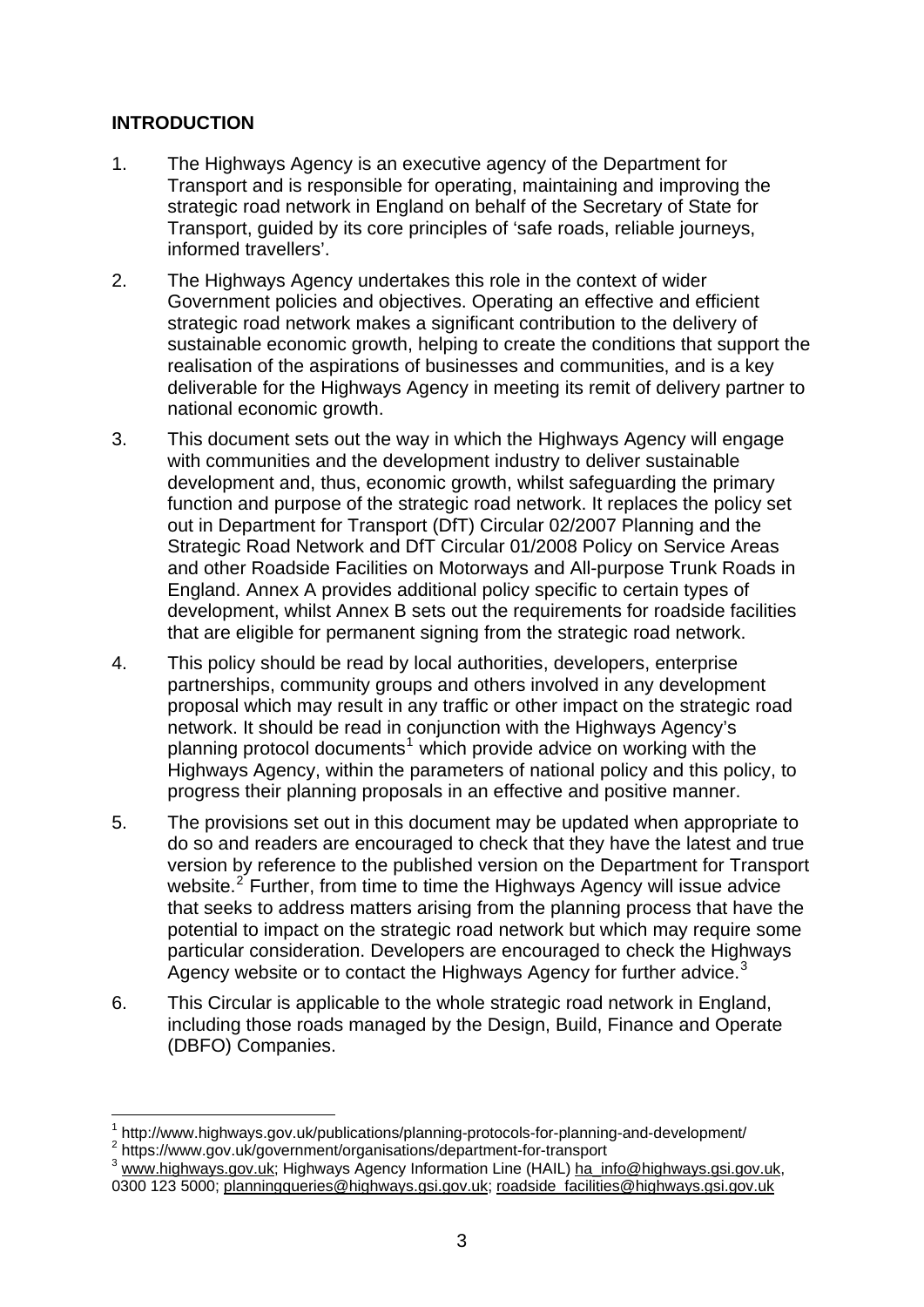# <span id="page-3-0"></span>**POLICY AIMS AND APPLICATION**

## **The strategic road network and economic growth**

- 7. As operator, the Highways Agency supports the economy through the provision of a safe and reliable strategic road network, which allows for the efficient movement of people and goods. Such a network can play a key part in enabling and sustaining economic prosperity and productivity, while also helping support environmental and social aims by contributing to wider sustainability objectives and improved accessibility to key economic and social services.
- 8. A well-functioning strategic road network enables growth by providing for safe and reliable journeys. This can help reduce business costs by providing certainty, improving access to markets, enabling competition, improving labour mobility, enabling economies of scale, and helping attract inward investment.
- 9. Development proposals are likely to be acceptable if they can be accommodated within the existing capacity of a section (link or junction) of the strategic road network, or they do not increase demand for use of a section that is already operating at over-capacity levels, taking account of any travel plan, traffic management and/or capacity enhancement measures that may be agreed. However, development should only be prevented or refused on transport grounds where the residual cumulative impacts of development are severe.
- 10. However, even where proposals would not result in capacity issues, the Highways Agency's prime consideration will be the continued safe operation of its network.
- 11. Local authorities and developers will be required to ensure that their proposals comply in all respects with design standards. Where there would be physical changes to the network, schemes must be submitted to road safety,  $\overline{\phantom{a}}$  environmental, and non-motorised user audit<sup>[4](#page-3-1)</sup> procedures, as well as any other assessment appropriate to the proposed development. The Design Manual for Roads and Bridges<sup>[5](#page-3-2)</sup> sets out details of the Secretary of State's requirements for access, design, and audit, with which proposals must conform.

<span id="page-3-1"></span><sup>1</sup> <sup>4</sup> Non-motorised user audit will consider the needs of pedestrians, cyclists and horse riders, and should give particular consideration to the needs of disabled people.

<span id="page-3-2"></span><sup>5</sup> <http://www.dft.gov.uk/ha/standards/>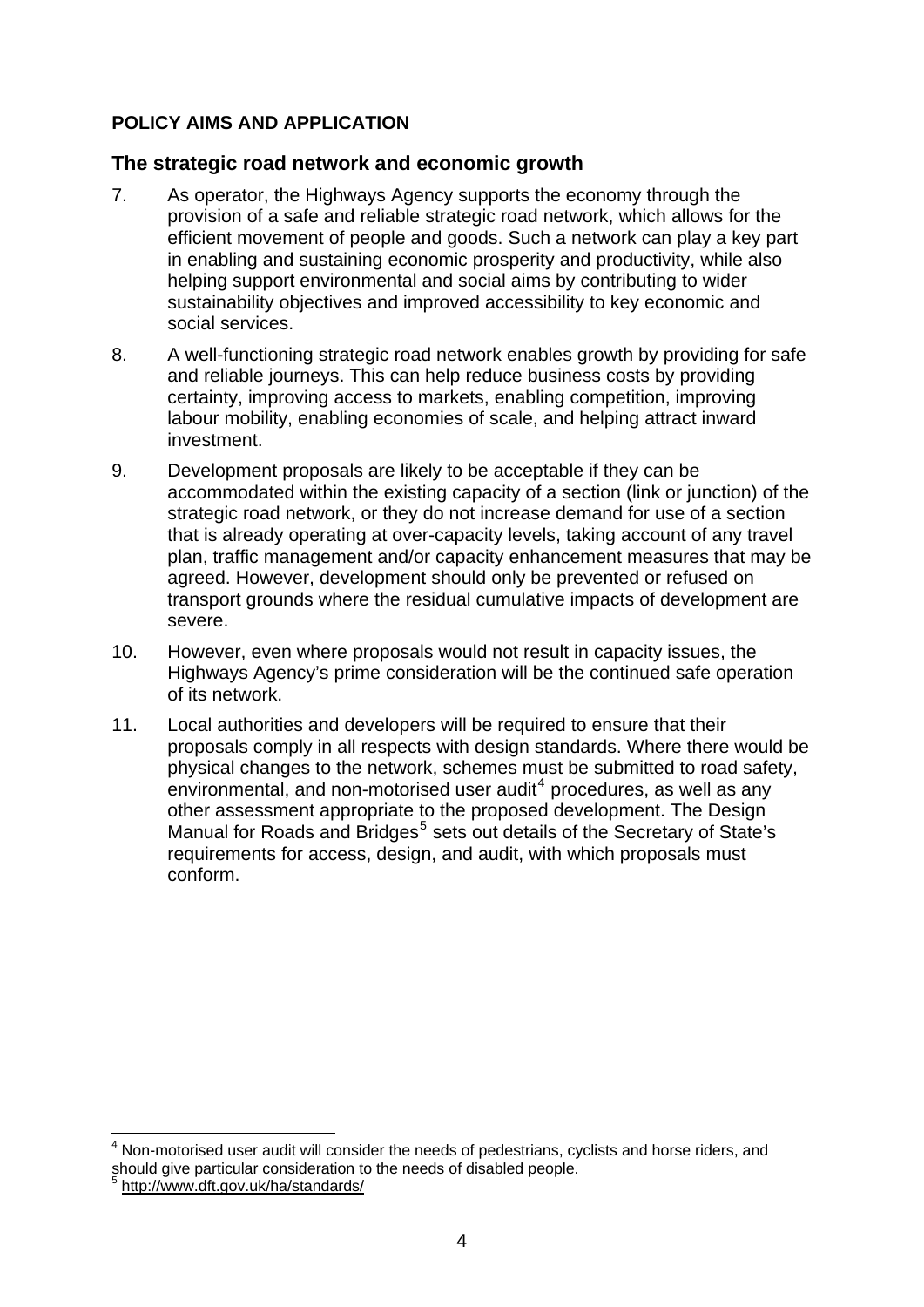# <span id="page-4-0"></span>**PLAN MAKING**

### **Interaction with the strategic road network**

- 12. The preparation and delivery of Local Plans<sup>[6](#page-4-1)</sup> provides an opportunity to identify and support a pattern of development that minimises trip generation at source and encourages the use of sustainable modes of transport, minimises journey lengths for employment, shopping, leisure, education and other activities, and promotes accessibility for all. This can contribute to environmental objectives and also reduce the cost to the economy arising from the environmental, business and social impacts associated with traffic generation and congestion.
- 13. To make most efficient use of the limited available capacity on the strategic road network, and because additional physical capacity is difficult, costly and takes time to provide, the Highways Agency will engage in the Local Plan process to reduce the potential for creating congestion on the strategic road network.

# **Location of development**

- 14. In framing its contribution to the development of Local Plans, the Highways Agency's aim will be to influence the scale and patterns of development so that it is planned in a manner which will not compromise the fulfilment of the primary purpose of the strategic road network.
- 15. In order to develop a robust transport evidence base, the Agency will work with the local authority to understand the transport implications of development options. This will include assessing the cumulative and individual impacts of the Local Plan proposals upon the ability of the road links and junctions affected to accommodate the forecast traffic flows in terms of capacity and safety. Such assessments should be carried out in line with current Department for Transport guidance or on a basis otherwise agreed with the Highways Agency.

# **Promoting sustainable transport solutions through Local Plans**

- 16. Through the production of Local Plans, development should be promoted at locations that are or can be made sustainable, that allow for uptake of sustainable transport modes and support wider social and health objectives, and which support existing business sectors as well as enabling new growth.
- 17. The Highways Agency will work with local authorities and developers to identify opportunities to introduce travel plan and demand management measures through the Local Plan. These will be based on existing and proposed patterns of development in a manner that will support sustainable transport choice and retain capacity within the transport network so as to provide for further development in future Plan periods.

<span id="page-4-1"></span><sup>1</sup>  $6$  Each Planning Authority is required to produce a Local Plan in accordance with the provisions of the Town & Country Planning Act 1990 (as amended) taking account of the guidance set out in the National Planning Policy Framework.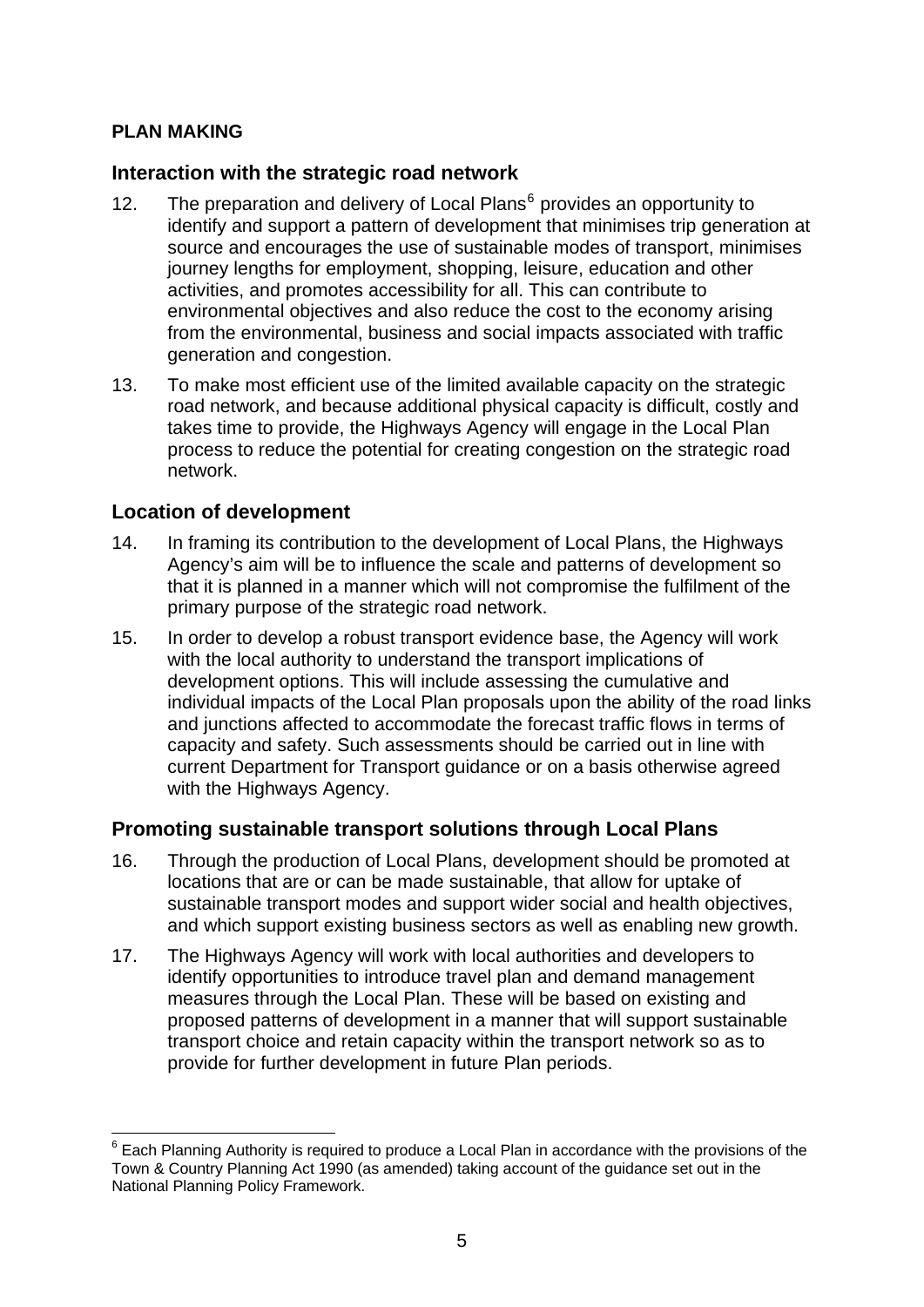# **Capacity enhancement**

- 18. Capacity enhancements and infrastructure required to deliver strategic growth should be identified at the Local Plan stage, which provides the best opportunity to consider development aspirations alongside the associated strategic infrastructure needs. Enhancements should not normally be considered as fresh proposals at the planning application stage. The Highways Agency will work with strategic delivery bodies to identify infrastructure and access needs at the earliest possible opportunity in order to assess suitability, viability and deliverability of such proposals, including the identification of potential funding arrangements.
- 19. Where a potential capacity need is identified, this will be considered and weighed alongside environmental and deliverability considerations. Additional capacity may be considered in the context of the Highways Agency's forward programme of works, balancing the needs of motorists and other road users with wider impact on the environment and the local/regional community.

# **Development Orders and Neighbourhood Planning**

20. The Highways Agency will seek to engage with Local Enterprise Partnerships, communities and neighbourhoods in the development of their proposals, applying the principles outlined above.

# <span id="page-5-0"></span>**DEVELOPMENT MANAGEMENT**

# **General principles**

- 21. Where development proposals are consistent with an adopted Local Plan, the Highways Agency does not anticipate the need for engagement in a full assessment process at the planning application stage. In such circumstances, considerations will normally be limited to the agreement of the details of the transport solution, including any necessary mitigation measures, and to ensuring that the transport impacts are included in the overall environmental assessment provided to the local planning authority, rather than the principle of the development itself.
- 22. However, where proposals are not consistent with the adopted Local Plan then a full assessment of their impact will be necessary, which will be based on the performance and character of the strategic road network as determined by the presumption that the Plan proposals will be fully implemented.
- 23. The Highways Agency will provide the local planning authority or other relevant consenting body with its assessment of the transport impact, as generally derived from a Transport Assessment or Transport Statement incorporating a Travel Plan as required in the National Planning Policy Framework, produced by the promoter of the development concerned in line with current Department for Transport guidance or on a basis otherwise agreed with the Highways Agency.
- 24. Where appropriate, conditions may be agreed to offset any unacceptable impacts that may be identified through the assessment process.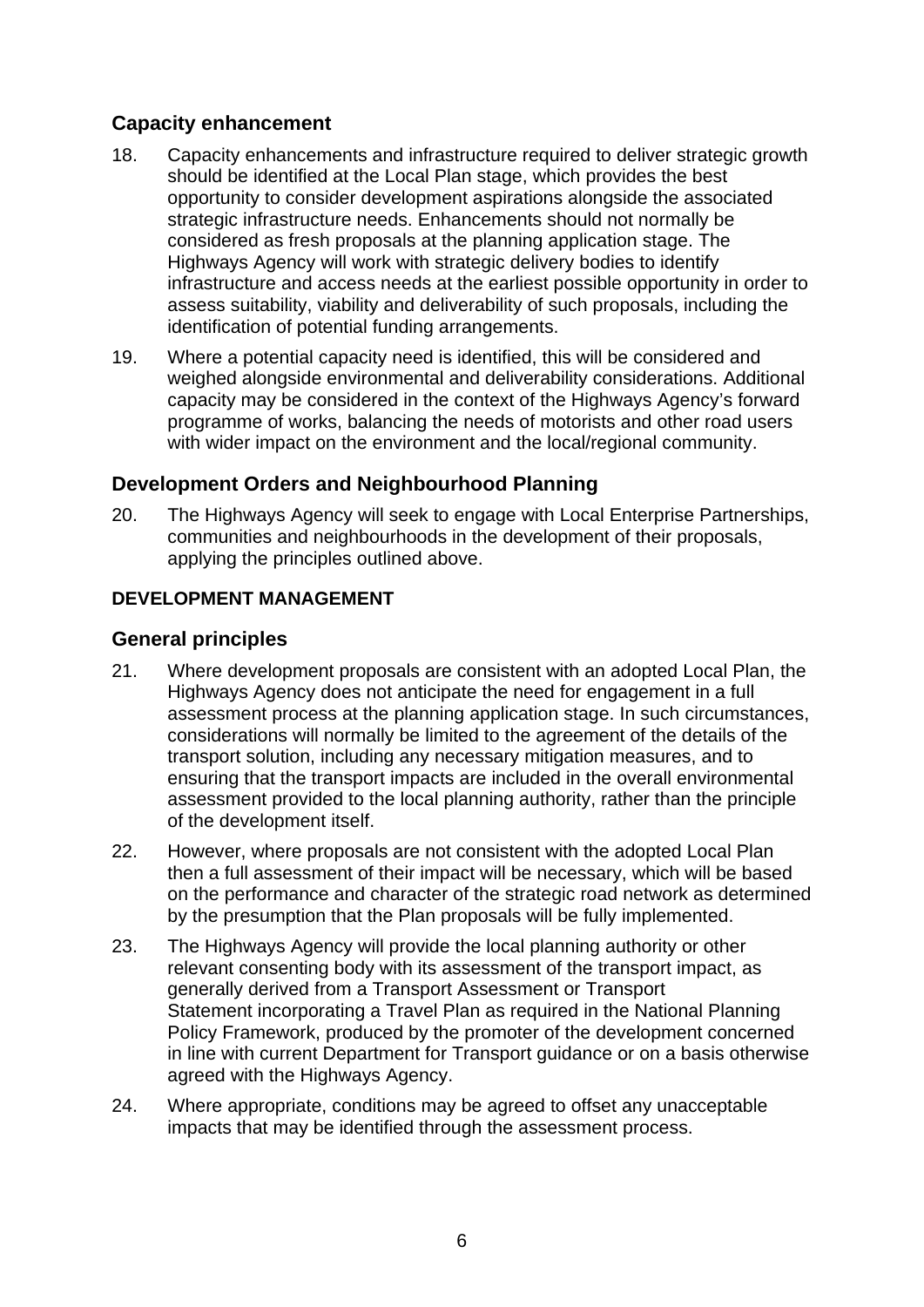# **Assessment of development impact**

- 25. The overall forecast demand<sup>[7](#page-6-0)</sup> should be compared to the ability of the existing network to accommodate traffic over a period up to ten years after the date of registration of a planning application or the end of the relevant Local Plan whichever is the greater. This is known as the review period. $8$
- 26. The Highways Agency expects the promoters of development to put forward initiatives that manage down the traffic impact of proposals to support the promotion of sustainable transport and the development of accessible sites. This is particularly necessary where the potential impact is on sections of the strategic road network that could experience capacity problems in the short or medium term.
- 27. Where the overall forecast demand at the time of opening of the development<sup>[9](#page-6-2)</sup> can be accommodated by the existing infrastructure, further capacity mitigation will not be sought.

### **Travel Plans**

- 28. The preparation and implementation of a robust travel plan that promotes use of sustainable transport modes such as walking, cycling and public transport is an effective means of managing the impact of development on the road network, and reducing the need for major transport infrastructure.
- 29. The Highways Agency will work with local authorities and developers to identify opportunities to introduce travel plan measures for individual developments and groups of development that will support sustainable transport choice. Such measures contribute to the ongoing effectiveness of the strategic road network in ensuring efficient national and regional connectivity, whilst retaining capacity within the strategic road network so facilitating provision for further development in future Plan periods.
- 30. By the inclusion of existing development within the provisions of a travel plan associated with new development, it may be possible to free up additional capacity within the road network so that the demand generated by a proposed new development, which would otherwise be unacceptable, can be accommodated.

<span id="page-6-0"></span><sup>1</sup>  $7$  The overall forecast demand will be the existing flow plus traffic likely to be generated by development already committed, plus traffic likely to be generated by the development under consideration, less any reduction arising from any travel plan or demand management measures that are being proposed.

<span id="page-6-1"></span><sup>&</sup>lt;sup>8</sup> The length of the review period, at the discretion of the Secretary of State for Transport, can be amended for individual cases, where there is a wider political and economic imperative or, for example, where proposals will take a long time to develop fully. This would only be in exceptional circumstance.

<span id="page-6-2"></span> $9$ The opening of the development shall be taken to be the date at which the development first becomes available for occupation, unless agreed otherwise.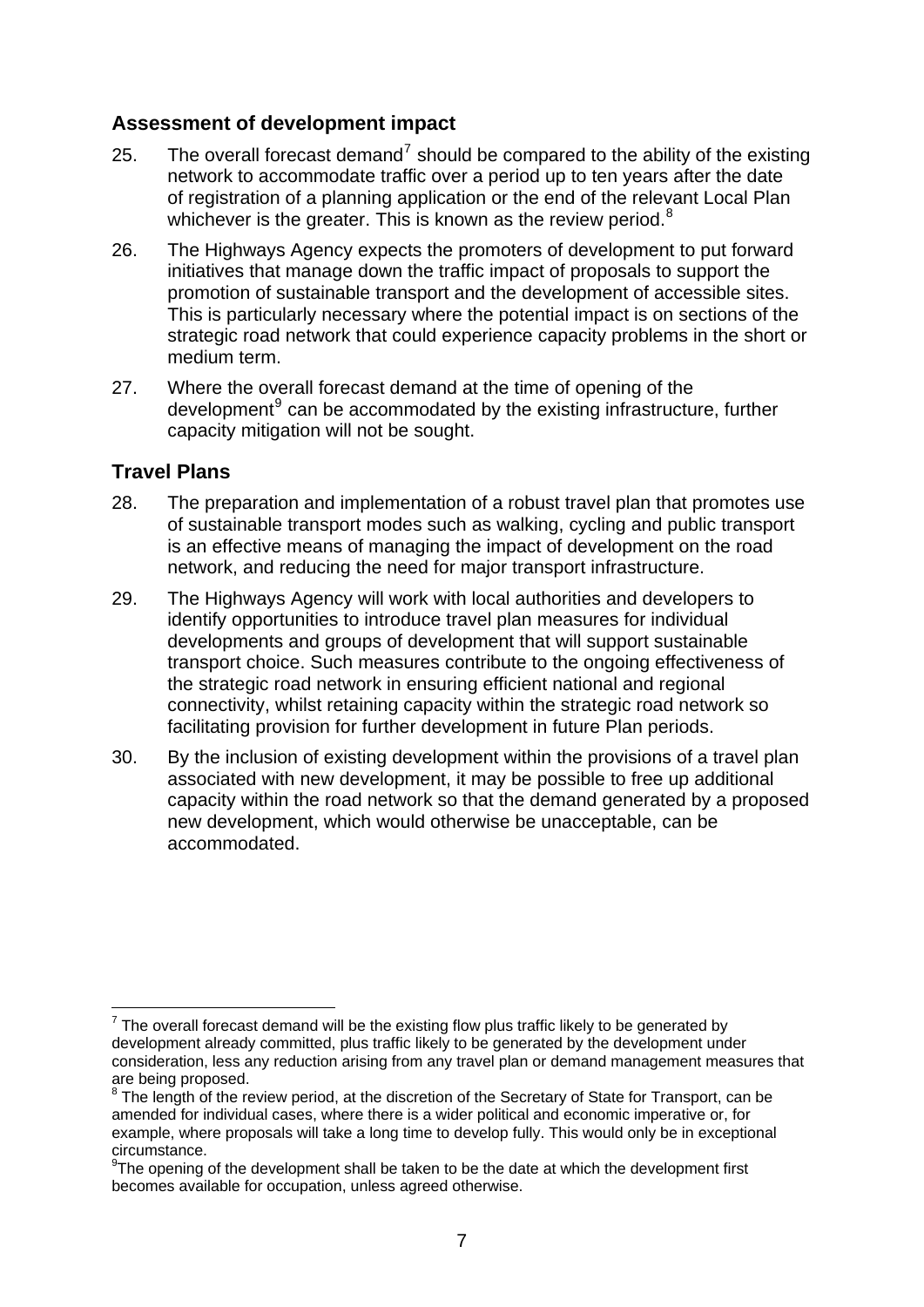# **Demand management**

- 31. Demand management involves a range of techniques that can be implemented to minimise traffic generation. There may be circumstances where the implementation of travel plan measures alone would not be sufficient to reduce the traffic demand of an individual development or group of developments to acceptable levels.
- 32. In such instances the Highways Agency will work with local planning authorities and local highway authorities to determine whether the implementation of traffic management measures could effectively regulate and manage traffic flows so as to make the most effective use of the available capacity on the strategic road network.

# **Capacity enhancement**

- 33. Only after travel plan and demand management measures have been fully explored and applied will capacity enhancement measures be considered. While capacity enhancements should normally be addressed at the planmaking stage, such measures may be considered at the time when individual planning applications are submitted, subject to the over-riding principle that delivery of the adopted Local Plan proposals should not be compromised.
- 34. Where insufficient capacity exists to provide for overall forecast demand at the time of opening, the impact of the development will be mitigated to ensure that at that time, the strategic road network is able to accommodate existing and development generated traffic. Any associated mitigation works should be appropriate to the overall connectivity and capacity of any affected part of the strategic road network.
- 35. These improvements will normally be delivered by means of a funding agreement with the Secretary of State for Transport.
- 36. Where a development will be brought forward in phases, any mitigation needs will be assessed based on the opening of the final phase. However it may be necessary to implement some mitigation measures in line with the opening of certain phases of development according to the impacts that they generate.

# <span id="page-7-0"></span>**ACCESS TO THE STRATEGIC ROAD NETWORK**

- 37. The creation of new accesses to the strategic road network can impact on its ability to fulfil the function of facilitating the safe and effective movement of goods and people in support of economic growth by compromising traffic movement and flow.
- 38. In delivering economic growth at local level, it is essential that the wider economic needs of the country are not compromised. New accesses to busy high speed strategic roads lead to more weaving and turning manoeuvres, which in turn create additional risk to safety and reduce the reliability of journeys, resulting in a negative impact on overall national economic activity and performance.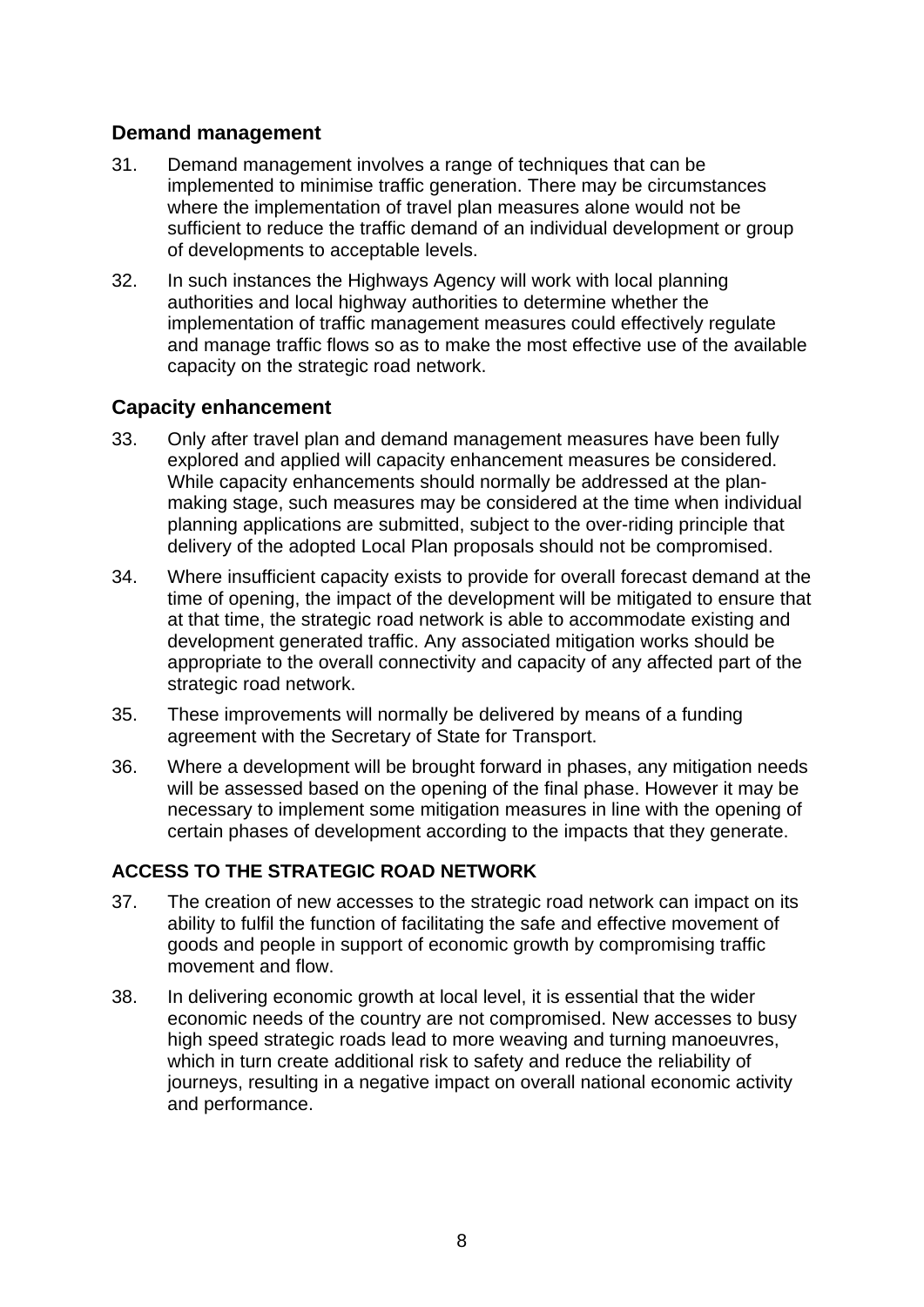- 39. Where appropriate, proposals for the creation of new junctions or direct means of access may be identified and developed at the Plan-making stage in circumstances where it can be established that such new infrastructure is essential for the delivery of strategic planned growth.
- 40. Where the strategic growth test cannot be met there will be no additional junctions with, or direct means of access to, motorways and other routes of near motorway standard<sup>[10](#page-8-1)</sup> other than for the provision of signed roadside facilities for road users (see Annex B), maintenance compounds and, exceptionally, major transport interchanges.
- 41. Where access is agreed for such development, the Highways Agency will be unable to support any subsequent change in permitted land use that retained the agreed access. Further through access to other developments will not be permitted.
- 42. Access to motorways and routes of near motorway standard for other types of development will be limited to the use of existing junctions with all-purpose roads. Modifications to existing junctions will be agreed where these do not have an adverse impact on traffic flows and safety. In line with the standards contained in the Design Manual for Roads and Bridges, for safety and operational reasons, direct connections to slip roads and/or connector roads will not be permitted.
- 43. The Highways Agency will adopt a graduated and less restrictive approach to the formation or intensification of use of access to the remainder of the strategic road network. However, the preference will always be that new development should make use of existing junctions. Where a new junction or direct means of access is agreed, the promoter will be expected to secure all necessary consents, and to fund all related design and construction works.
- 44. On a trunk road that is not a motorway or a route of near motorway standard, any proposal to change the use of an existing roadside facility for road users will be considered against local conditions and the merits of the individual case.

### <span id="page-8-0"></span>**ENVIRONMENTAL IMPACT**

45. In consultation with relevant infrastructure providers, statutory environmental advisors and consenting authorities, developers must ensure all environmental implications associated with their proposals, are adequately assessed and reported so as to ensure that the mitigation of any impact is compliant with prevailing policies and standards. This requirement applies in respect of the environmental impacts arising from the temporary construction works and the permanent transport solution associated with the development, as well as the environmental impact of the existing trunk road upon the development itself.

<span id="page-8-1"></span><sup>&</sup>lt;u>.</u>  $10$  Routes of near motorway standard will normally be grade-separated dual carriageway routes benefitting from restricted direct access.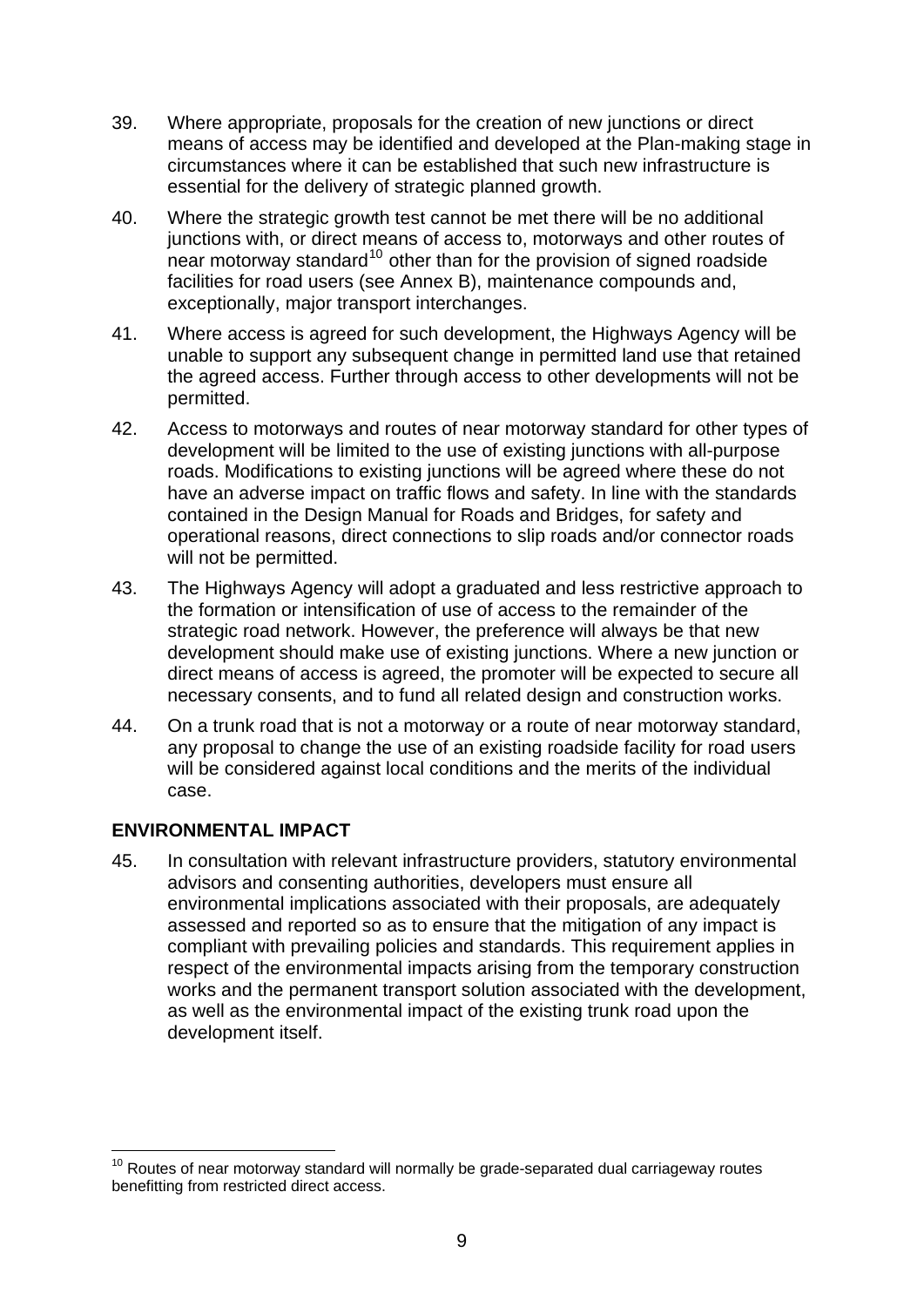- 46. Where a likely negative impact on the environment resulting from the proposals occurs outside of a highway boundary as a result of the proposals (for example air quality, visual impacts, artificial light or noise impacts at new housing affected by a road), any required mitigation measures must be located outside of the strategic road network's highway boundary.
- 47. Developers must ensure adequate environmental information is provided at all stages of the planning process to satisfy the local planning authority and any other consenting authorities that the environmental impacts have been appropriately considered, that measures have been included within the proposals as required by relevant policies or otherwise, as fully as is reasonably possible, and to enable all residual impacts to be taken into account by the local planning authority in the development consent process.
- 48. Transport assessment undertaken by the promoter of the development should be comprehensive enough to establish the likely environmental impacts, including air quality, light pollution and noise, and to identify the measures to mitigate these impacts.<sup>[11](#page-9-1)</sup> This will enable local authorities to fulfil their remit of considering appropriate environmental impact assessment of development.

#### <span id="page-9-0"></span>**PHYSICAL IMPACT OF DEVELOPMENT ON THE STRATEGIC ROAD NETWORK**

- 49. There may be development proposals that, whilst not within the statutory requirement for a local planning authority to consult the Highways Agency, have the potential for direct or indirect physical impact on the strategic road network or its amenities, or to put users of the road at risk (such as fire hazard; stability of embankments and cuttings; integrity of structures; water run-off; air quality; visibility of traffic signs; etc.). Developers and local authorities are encouraged to identify such potential risks and discuss with the Highways Agency at the earliest opportunity to avoid the possibility of delaying or putting the delivery of their proposals at risk.
- 50. In order to ensure the integrity of the highway drainage systems, no water run off that may arise due to any change of use will be accepted into the highway drainage systems, and there shall be no new connections into those systems from third party development and drainage systems. Where there is already an existing third party connection the right for connection may be allowed to continue provided that the input of the contributing catchment to the connection remains unaltered.

<span id="page-9-1"></span><sup>&</sup>lt;u>.</u> <sup>11</sup> Advice and standards for environmental assessment of development affecting trunk roads can be found in the Design Manual for Roads and Bridges at <http://www.dft.gov.uk/ha/standards/dmrb/vol11/>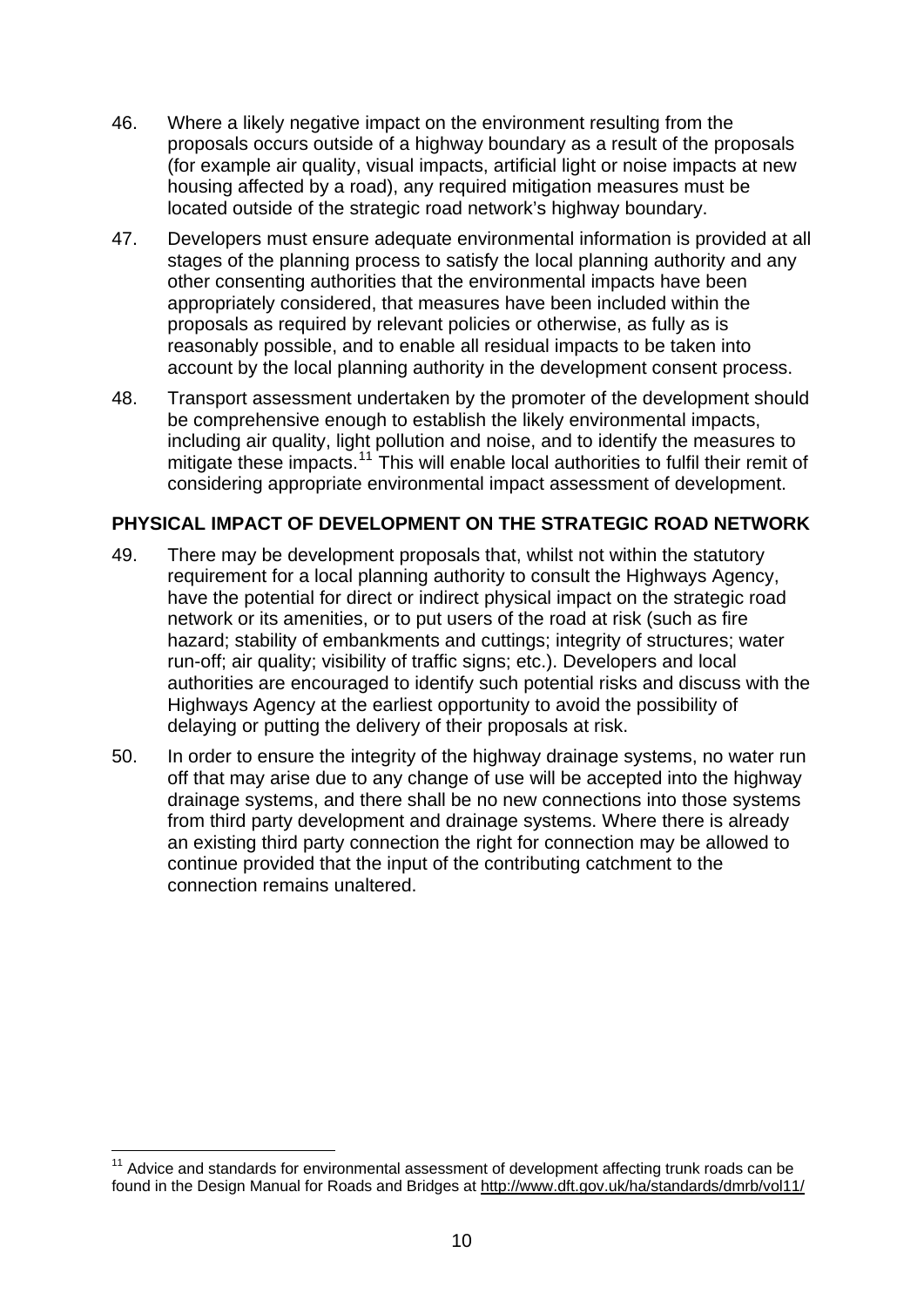# <span id="page-10-0"></span>ANNEX A: SPECIAL TYPES OF DEVELOPMENT

# <span id="page-10-1"></span>**NOISE FENCES, SCREEN FENCES, ETC**

A1. For reasons of safety, liability and maintenance, with the sole exception of fences owned and provided by the Highways Agency at its own cost, all noise fences, screening and other structures must be erected on the developers land, and far enough within the developers land to enable maintenance to take place without encroachment onto highway land.

#### <span id="page-10-2"></span>**ADVERTISEMENTS**

A2. The Highways Agency will not object to proposals for advertising consent for displays outside of the highway boundary of the strategic road network unless it has specific reason to consider that a hazard to road safety would be a direct consequence of the development. This would include advertisements that are located where particular attention should be given to the driving task, or where they unlawfully incorporate elements of traffic sign design, such as directional arrows. Advertisements within the highway boundary are not permitted. The Highways Agency will remove any unauthorised adverts placed within the highway boundary.

### <span id="page-10-3"></span>**GATEWAY STRUCTURES AND PUBLIC ART**

- A3. The siting of gateway structures and public art within the highway boundary of the strategic road network will not be permitted for legal, safety and operational reasons. However, the siting of such features near the strategic road network may be seen as desirable to local authorities and developers. The Highways Agency is keen to support delivery of such proposals where no additional risk to road users is presented.
- A4. Due to the wide variety of design and form that such structures may take, and therefore the scope for the potential impact on safety and operation of the strategic road network, it is not practical to address all possible considerations in this policy. The Highways Agency encourages any promoter of such a proposal that may be near to or impact on the road network to discuss design and delivery proposals at the earliest opportunity.

#### <span id="page-10-4"></span>**TELECOMMUNICATIONS EQUIPMENT**

- A5. Mobile Network Operators have the right under the Telecommunications Act 1984 to install equipment within the boundary of a highway that is not a protected street (as defined by section 61 of the New Roads and Street Works Act 1991) once they have obtained planning permission where required.
- A6. Such installations must not cause a safety or environmental hazard to any road users, workers, or any third party and it must not interfere in our ability to carry out either routine or structural maintenance. Neither should any harm be caused to the long-term integrity of the highway including pavement, earthworks, structures, drainage works and ancillary equipment. Traffic signs must not be obscured. These factors should be discussed with the relevant Highways Agency's Area Manager prior to any works being undertaken.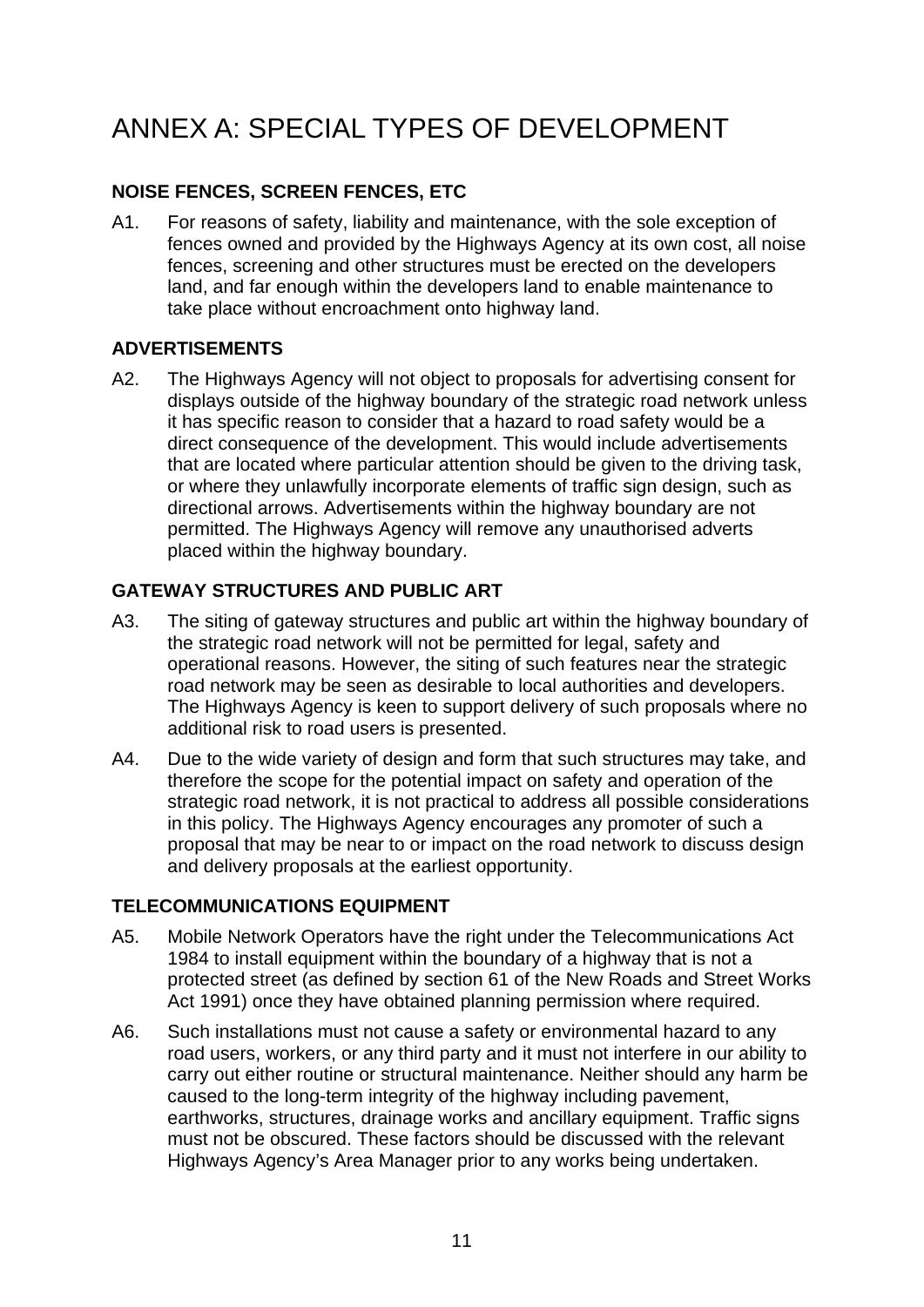- A7. All operations must be carried out without interference to traffic flows.
	- To these ends, the Highways Agency requires Mobile Network Operators to obtain technical approval for their installation, and provide a full road safety audit, which must consider the installation of the equipment and its maintenance as well as any static hazard presented. Full details of .the registration procedure can be found in the DMRB at [http://www.dft.gov.uk/ha/standards/tech\\_info/](http://www.dft.gov.uk/ha/standards/tech_info/)

#### <span id="page-11-0"></span>**WIND TUBINES**

# **Location**

- A8. In order to mitigate the risks to the safety of road users arising from structural or mechanical failure, the Highways Agency will seek a minimum setback from the highway boundary of height  $+50$  metres or height x 1.5, whichever is the lesser.<sup>[12](#page-11-1)</sup>
- A9. The Highways Agency recognises that, in certain circumstances, variation to the above set-back may be considered appropriate, subject to the findings of a site-specific assessment. In particular this may apply where there is a significant difference in elevation between the highway and the proposed turbine location. The proposer would be expected to demonstrate that any relaxation on the suggested set-back distance poses no unacceptable risk. The burden of proof will lie with the proposer.

### **'Icing'**

A10. Most modern wind turbines will have vibration and/or climate sensitive technology that will shut down the turbine if there is the potential for icing. Where this technology is present there should be no need to consider this issue further. Evidence of this technology on the proposed turbines should be provided.

# **Visual distraction**

- A11. Any potential for visual distraction should be minimised by the provision of a clear, continuous view of the wind turbine(s) that develops over the maximum possible length of approach carriageway.
- A12. Wind turbines should not be located where motorists need to pay particular attention to the driving task, such as the immediate vicinity of road junctions, sharp bends, and crossings for pedestrians, cyclists and horse riders.
- A13. The existing road accident record nearing the vicinity of the proposed wind turbine(s) should be analysed with particular attention being given to accident types. Locations with a history of rear end shunt accidents should be treated with particular caution.

<span id="page-11-1"></span><sup>&</sup>lt;u>.</u>  $12$  Subiect to over-riding provisions contained in legislation elsewhere, for example those relating to permitted development.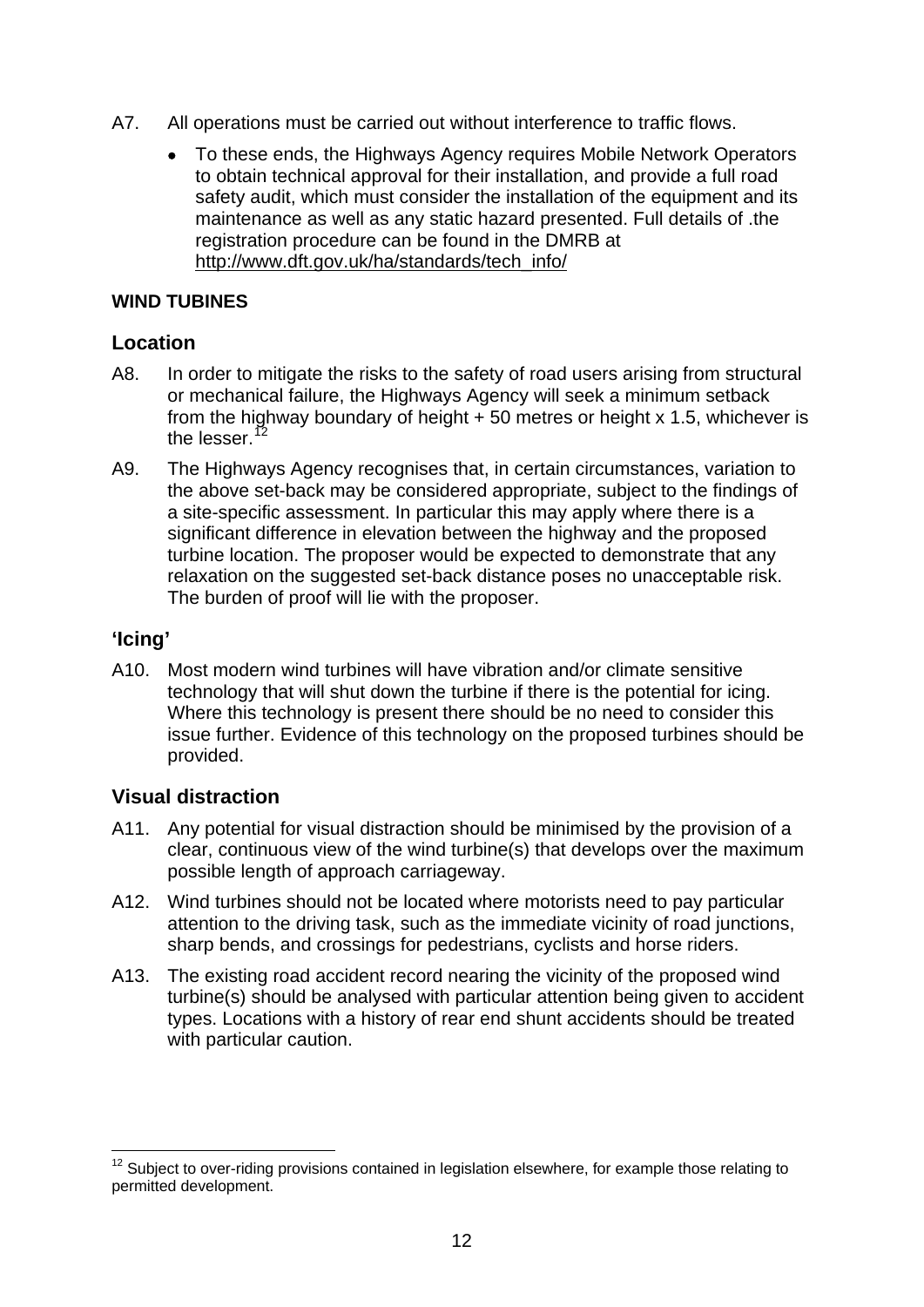# **Dazzle**

A14. Most turbines will be constructed with materials that eliminate dazzle, and this should be easy to establish and eliminate as a concern. Evidence of this technology on the proposed turbines should be provided.

#### **Access**

- A15. The promoter of a wind farm should prepare a report covering the construction, operation and de-commissioning stages of the development. From this, the acceptability of the proposal should be determined and any mitigating measures should be identified.
- A16. Access to the site for construction, maintenance and de-commissioning should be obtained via the local road network and, normally, there should be no direct connection to the strategic road network.
- A17. Swept path analyses should be provided by the developer for the abnormal load deliveries to the site.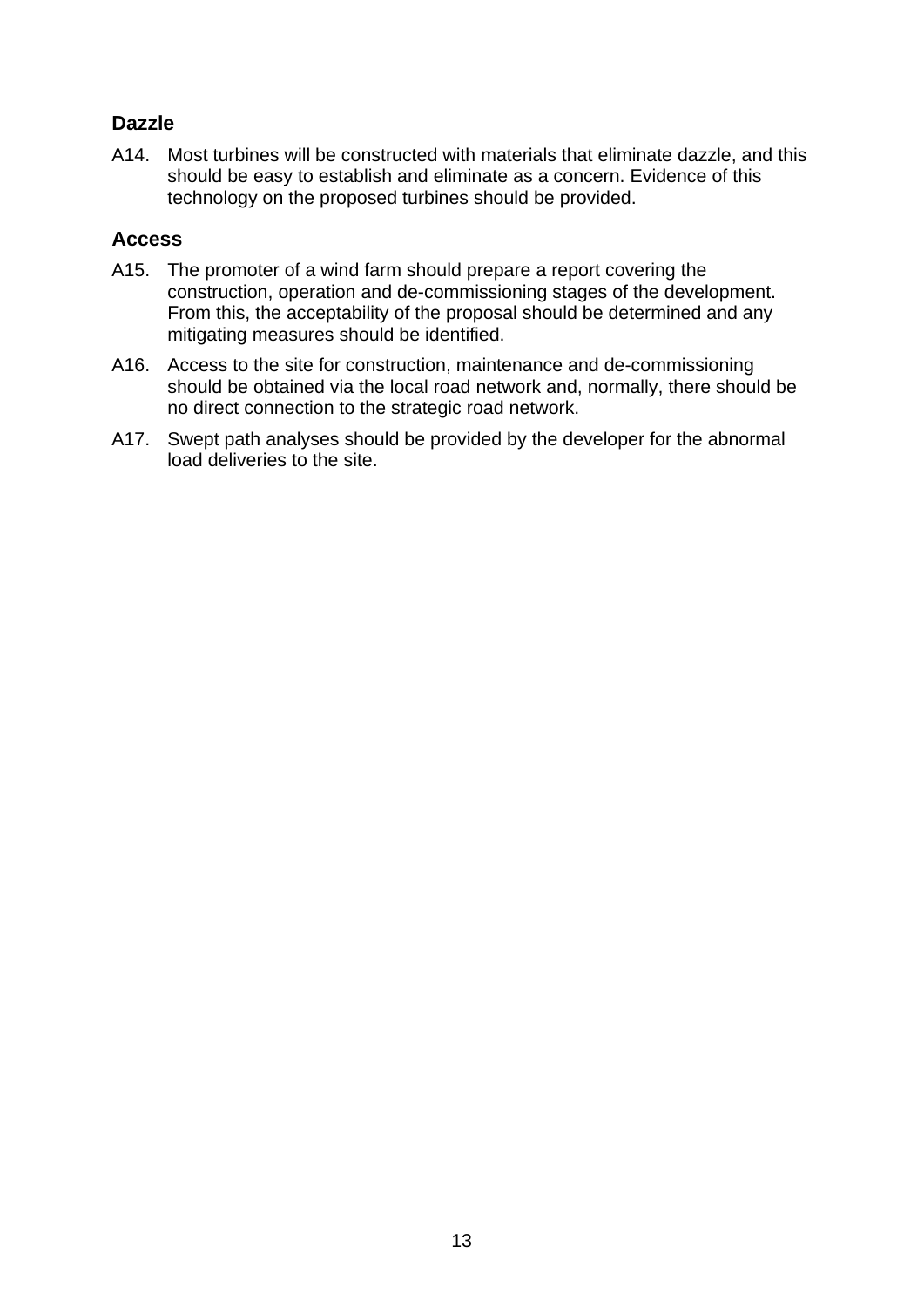# <span id="page-13-0"></span>ANNEX B: ROADSIDE FACILITIES FOR ROAD USERS ON MOTORWAYS AND ALL-PURPOSE TRUNK ROADS IN ENGLAND

# <span id="page-13-1"></span>**INTRODUCTION**

- B1. This annex sets out policy on the provision, standards and eligibility for signing of roadside facilities on the strategic road network, to enable compliance with the Traffic Signs Regulation and General Directions 2002.<sup>[13](#page-13-4)</sup> It replaces Department for Transport (DfT) Circular 1/2008 Policy on Service Areas and other Roadside Facilities on Motorways and All-purpose Trunk Roads in England.
- B2. All such proposals will be considered in the context of the National Planning Policy Framework and, in particular, the statement that it includes regarding the primary function of roadside facilities being to support the safety and welfare of the road user.

### <span id="page-13-2"></span>**APPLICATION OF POLICY**

B3. This policy applies to all existing signed roadside facilities, and to all proposed signed roadside facilities. It should be noted that the operation of all signed roadside facilities will be the subject of a legal agreement between the Secretary of State and the operator.

### <span id="page-13-3"></span>**SPACING**

- B4. Motorway service areas and other roadside facilities perform an important road safety function by providing opportunities for the travelling public to stop and take a break in the course of their journey. Government advice is that motorists should stop and take a break of at least 15 minutes every two hours. Drivers of many commercial and public service vehicles are subject to a regime of statutory breaks and other working time restrictions and these facilities assist in compliance with such requirements.
- B5. The network of service areas on the strategic road network has been developed on the premise that opportunities to stop are provided at intervals of approximately half an hour. However the timing is not prescriptive as at peak hours, on congested parts of the network, travel between service areas may take longer.

<span id="page-13-4"></span><sup>1</sup>  $13$  Or any subsequent replacement. To be lawfully placed on the highway all signs (whether permanent or temporary) must either be prescribed by legislation or be specially authorised on behalf of the Secretary of State.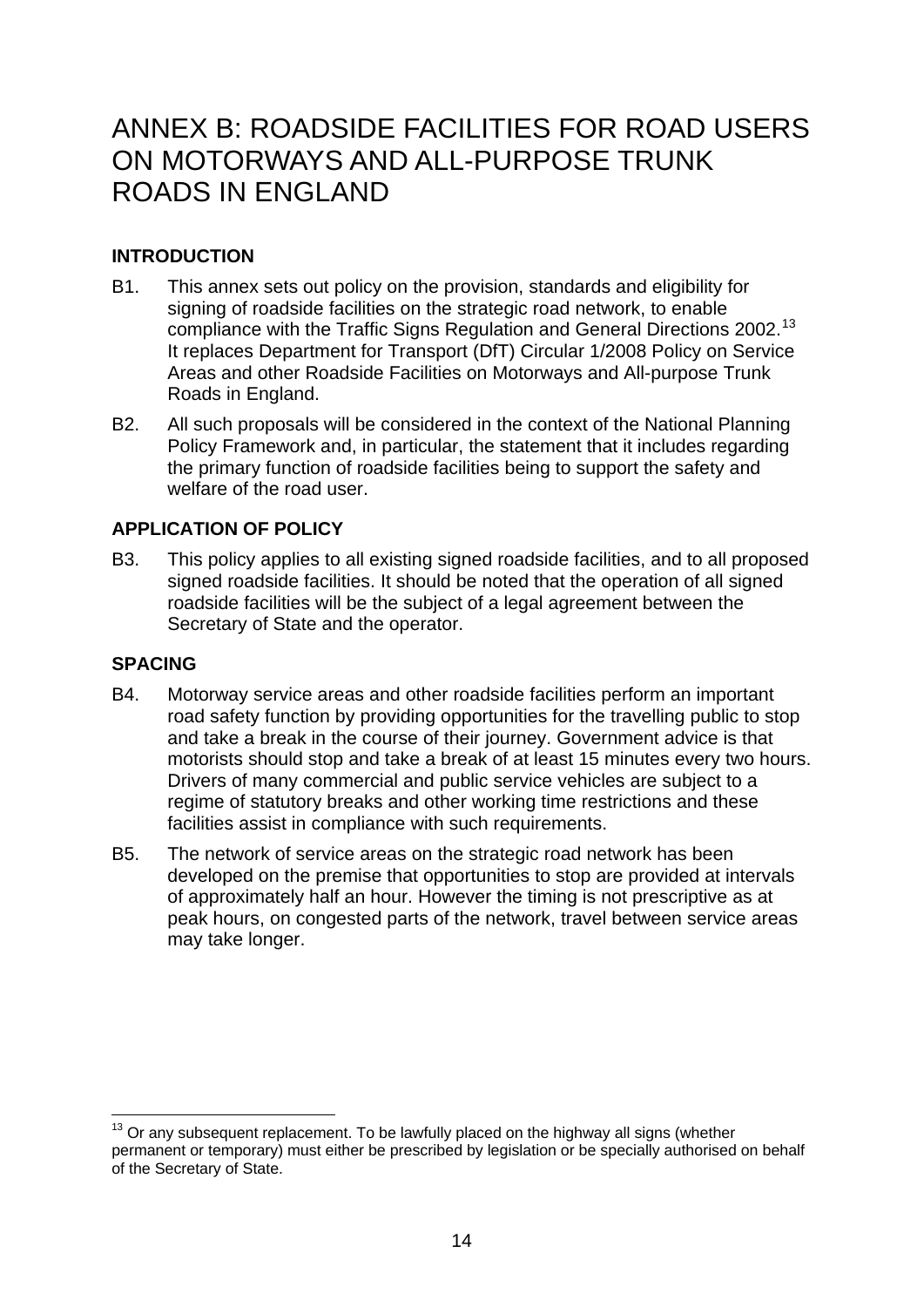- B6. The Highways Agency therefore recommends that the maximum distance between motorway service areas should be no more than 28 miles. The distance between services can be shorter, but to protect the safety and operation of the network, the access/egress arrangements of facilities must comply with the requirements of the Design Manual for Roads and Bridges<sup>[14](#page-14-2)</sup> including its provisions in respect of junction separation.
- B7. Speed limits on the strategic road network vary and therefore, applying the same principles, the maximum distance between signed services on trunk roads should be the equivalent of 30 minutes driving time. This distance can also be shorter, also subject to compliance with design requirements set out in the Design Manual for Roads and Bridges.
- B8. The distances set out above are considered appropriate for to all parts of the strategic road network and to be in the interests and for the benefit of all road users regardless of traffic flows or route choice. In determining applications for new or improved sites, local planning authorities should not need to consider the merits of the spacing of sites beyond conformity with the maximum and minimum spacing criteria established for safety reasons. Nor should they seek to prevent competition between operators; rather they should determine applications on their specific planning merits.

# <span id="page-14-0"></span>**PLANNING AND DEVELOPMENT**

- B9. It is for the private sector to promote and operate service areas that meet the needs of the travelling public. New and existing roadside facilities are subject to the provisions of relevant planning legislation and regulation, which together set the framework within which local planning authorities would consider the planning proposals for such developments.
- B10. As a statutory consultee within the planning system, the Highways Agency continues to have an interest in such proposals and will provide advice to local planning authorities on matters relating to the impact that such proposed developments will have upon the safety and operation of the strategic road network. Local planning authorities and developers are encouraged to discuss with the Highways Agency at the earliest opportunity any proposals to develop new roadside facilities or to alter and/or sign existing sites. All such proposals should be referred to the Highways Agency, Planning & Economic Development, The Cube, 199, Wharfside Street, Birmingham B11RN; [roadside\\_facilities@highways.gsi.gov.uk](mailto:roadside_facilities@highways.gsi.gov.uk)

### <span id="page-14-1"></span>**TRIP GENERATION**

B11. In circumstances where there is potential for these to become destinations in their own right, the Highways Agency will only support proposals for or within service areas and other roadside facilities if it can be shown that there would be no overall increase in trip mileage, and always provided that there would be no significantly adverse impact on the safety and operation of the strategic road network.

<span id="page-14-2"></span><sup>1</sup> <sup>14</sup> [http://en.wikipedia.org/wiki/Design\\_Manual\\_for\\_Roads\\_and\\_Bridges](http://en.wikipedia.org/wiki/Design_Manual_for_Roads_and_Bridges)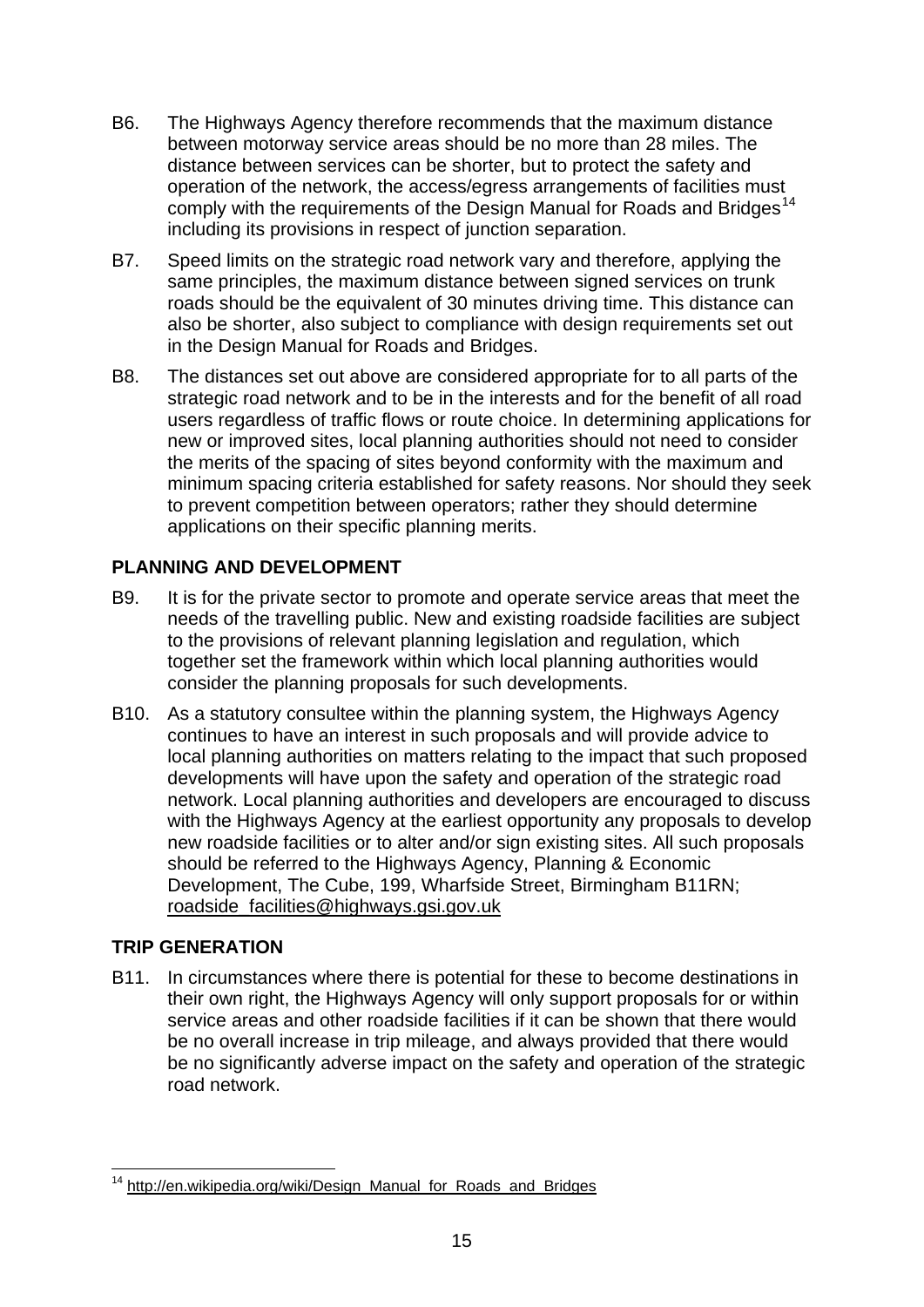#### <span id="page-15-0"></span>**IMPACT OF ROADSIDE FACILITIES ON THE STRATEGIC ROAD NETWORK**

B12. At all roadside facilities, it is particularly important to avoid adverse impacts upon the effective operation of the strategic road network, such as increasing the risk of congestion or of vehicles slowing or stopping on the main carriageway. Proposals for new roadside facilities will be subject to road safety audit procedures to be undertaken in accordance with the requirements of the Design Manual for Roads and Bridges.

#### <span id="page-15-1"></span>**LOCATION**

- B13. On-line (between junctions) service areas are considered to be more accessible to road users and as a result are more attractive and conducive to encouraging drivers to stop and take a break. They also avoid the creation of any increase in traffic demand at existing junctions.
- B14. Therefore, in circumstances where competing sites are under consideration, on the assumption that all other factors are equal, the Highways Agency has a preference for new facilities at on-line locations.
- B15. However, in circumstances where an on-line service area cannot be delivered due to planning, safety, operational or environmental constraints, a site sharing a common boundary with the highway at a junction with the strategic road network is to be preferred to the continued absence of facilities.
- B16. An exception to these general location criteria are truckstops located within 2 miles of the strategic road network that otherwise meet the minimum requirements for signing. However signing will not be agreed in circumstances where, in order to reach such a truckstop, HGVs would be required to pass through residential areas.

#### <span id="page-15-2"></span>**MINIMUM REQUIREMENTS FOR SIGNING**

B17. The following criteria set out the minimum requirements for the various types of roadside facility that may be eligible for signing from the strategic road network. All facilities accessed from the motorway must be signed for safety reasons and as such all existing or future sites must meet the requirements for signing.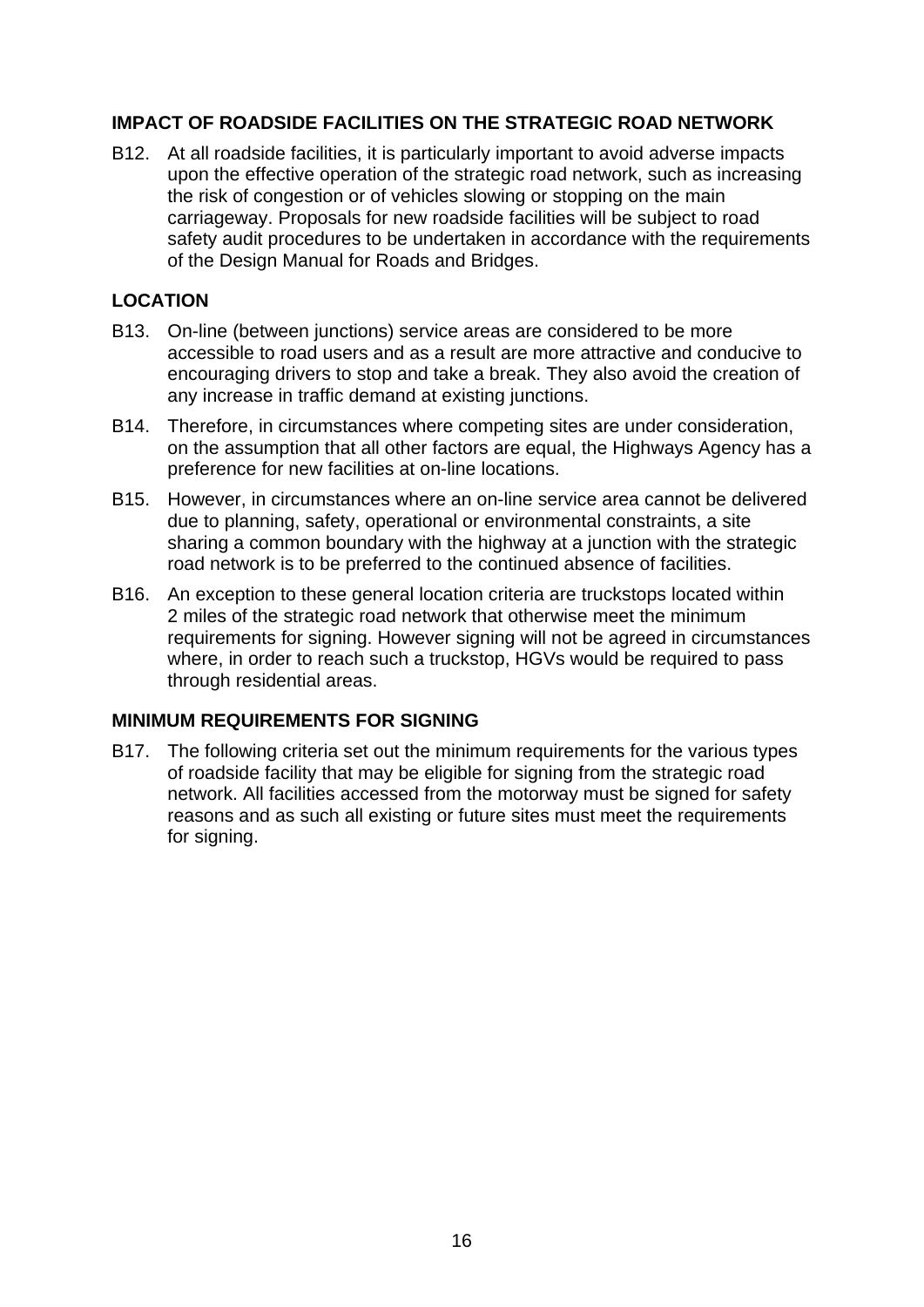**Table B1: Minimum requirements for the various types of roadside facility that may be eligible for signing from the strategic road network** 

| <b>Minimum</b><br>requirements to be                                                                                                                             | <b>Motorway</b>                 |            | <b>APTR</b><br>service | <b>Truckstops</b>      | <b>Truckstops</b><br>signed | <b>Truckstops</b>                               |
|------------------------------------------------------------------------------------------------------------------------------------------------------------------|---------------------------------|------------|------------------------|------------------------|-----------------------------|-------------------------------------------------|
| eligible for signing<br>M= Mandatory<br>$P = Permitted$                                                                                                          | Service<br>Rest<br>Area<br>Area |            | area *                 | on<br><b>Motorways</b> | from SRN<br>#               | on All-<br><b>Purpose</b><br><b>Trunk roads</b> |
| Open 24 hrs a day 365<br>days a year                                                                                                                             | M                               | M          | N/A                    | M                      | N/A                         | N/A                                             |
| Open minimum 12<br>hours per day between<br>8am and 8pm every<br>day except Christmas<br>Day, Boxing Day and<br>New Year's Day.                                  | N/A                             | N/A        | M                      | N/A                    | м                           | М                                               |
| Free parking for up to<br>2 hours minimum for<br>all vehicles permitted<br>to use the road served<br>by the facility.(see<br>schedule 1)                         | M                               | М          | м                      | M                      | М                           | М                                               |
| Free toilets/hand<br>washing facilities with<br>no need to make a<br>purchase.                                                                                   | M                               | M          | M                      | M                      | М                           | M                                               |
| Shower and washing<br>facilities for HGV<br>drivers, including<br>secure lockers in the<br>shower/washing area.                                                  | M                               | P          | P                      | M                      | М                           | М                                               |
| Fuel                                                                                                                                                             | M                               | P          | M                      | M                      | P                           | P                                               |
| Hot drinks and hot<br>food available at all<br>opening hours for<br>consumption on the<br>premises.                                                              | M                               | P          | P                      | M                      | P                           | P                                               |
| Hot drinks and hot<br>food available 8am to<br>8pm for consumption<br>on the premises.                                                                           | N/A                             | P          | M                      | N/A                    | M                           | M                                               |
| Access to a cash<br>operated telephone.                                                                                                                          | M                               | M          | M                      | M                      | M                           | M                                               |
| Use as an operating<br>centre for the<br>purposes of the Goods<br>Vehicles (Licensing of<br>Operators) Act 1995 or<br>the Public Passenger<br>Vehicles Act 1981. | Prohibited                      | Prohibited | Prohibited             | Prohibited             | P                           | P                                               |

\* Limited to a single or exceptionally 2 adjoining interconnected premises, accessed directly from the trunk road or directly from a junction on the trunk road.

# See note B16 Location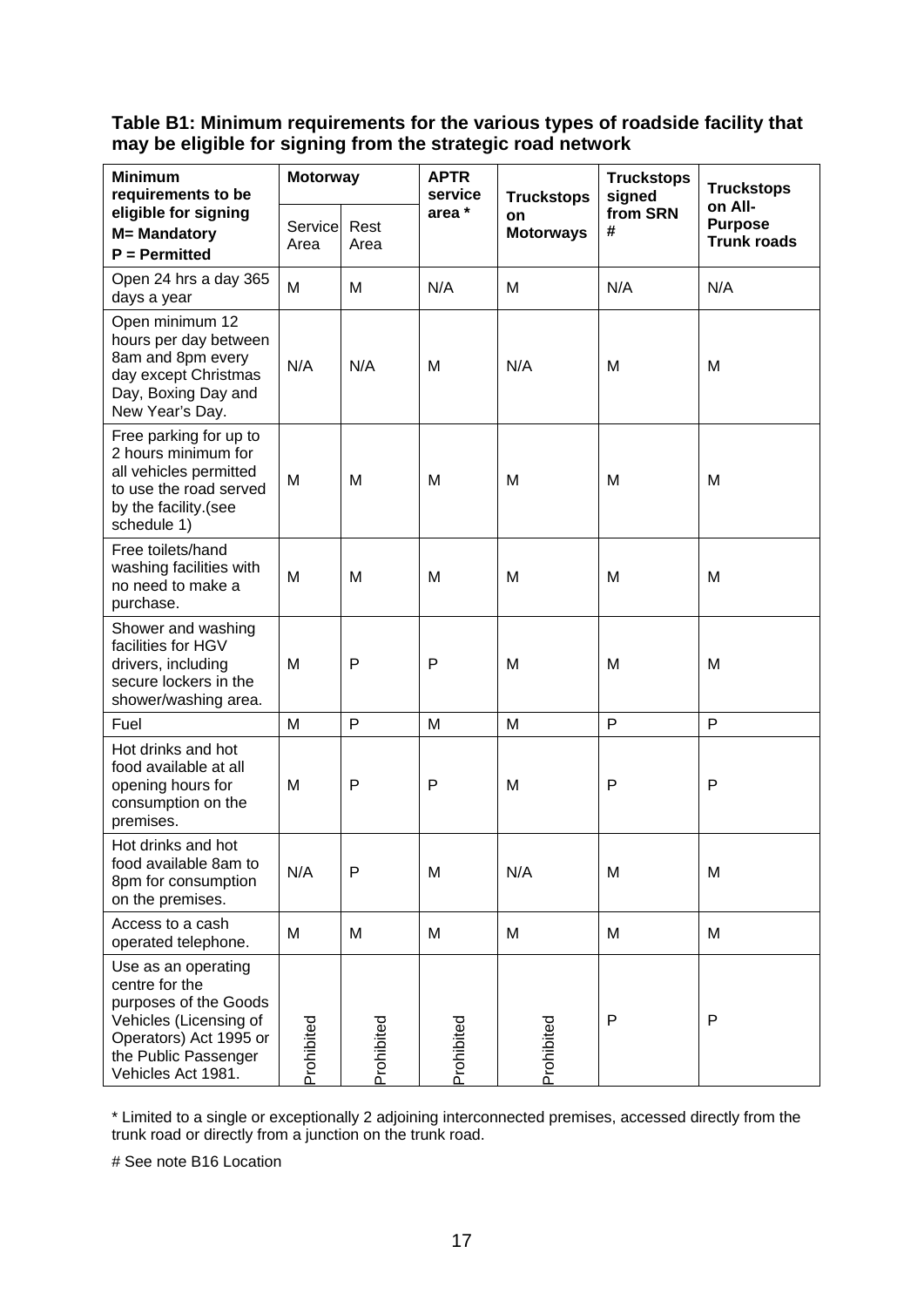B18. Further guidance on the design, authorisation, funding, installation and maintenance of signs is available from the Highways Agency.<sup>[15](#page-17-5)</sup>

# <span id="page-17-0"></span>**PARKING CHARGES**

B19. At all types of site, where a charge is to be levied for parking beyond the mandatory two free hours, the charging regime must be clearly displayed within both the parking areas and the amenity building. Drivers must at all times be afforded the opportunity to pay the charge on the site, before leaving and without the necessity to use a mobile phone. Cash payments must be accepted.

# <span id="page-17-1"></span>**PICNIC AREAS**

- B20. Picnic areas will be permitted at all of the above types of facility.
- B21. The provision of a minimum of ten tables, each with seating for six, will allow the inclusion of a 'picnic area' symbol as one of the generic symbols/logos shown on the advanced direction sign to that site.

# <span id="page-17-2"></span>**ACCESS TO THE STRATEGIC ROAD NETWORK**

- B22. The availability of other connecting access routes at new sites will be considered on a site by site basis by the relevant local planning authority as part of the planning process. The Highways Agency will provide input as a statutory consultee to the planning process.
- B23. In order to avoid the creation of unofficial road junctions there must be no through connection to the associated motorway or all-purpose trunk road. Where subsidiary accesses may be approved their will be restricted to staff. deliveries, parties carrying out duties for and on behalf of the Secretary of State for Transport, the emergency services, and breakdown recovery and assistance.
- B24. Access to other developments through a roadside facility is not permitted.

### <span id="page-17-3"></span>**SIGNING**

B25. All signing of roadside facilities and signing arrangements within sites must comply with the current Traffic Signs Regulations and General Directions and any other guidance as may be issued from time to time by the Department for Transport or the Highways Agency. Approval must be sought from the Highways Agency's signs specialist for the use of all non prescribed signs. Advice and working drawings may be obtained from [traffic.signs@dft.gsi.gov](mailto:traffic.signs@dft.gsi.gov)

# <span id="page-17-4"></span>**MANDATORY PARKING PROVISION**

B26. Where a site is subject to a pre-existing sealed agreement which specifies the levels of parking provision, this shall continue to apply until such time as the scale and/or scope of on-site activities is extended.

<span id="page-17-5"></span><sup>1</sup>  $15$  This will be provided as a guidance note alongside the published circular.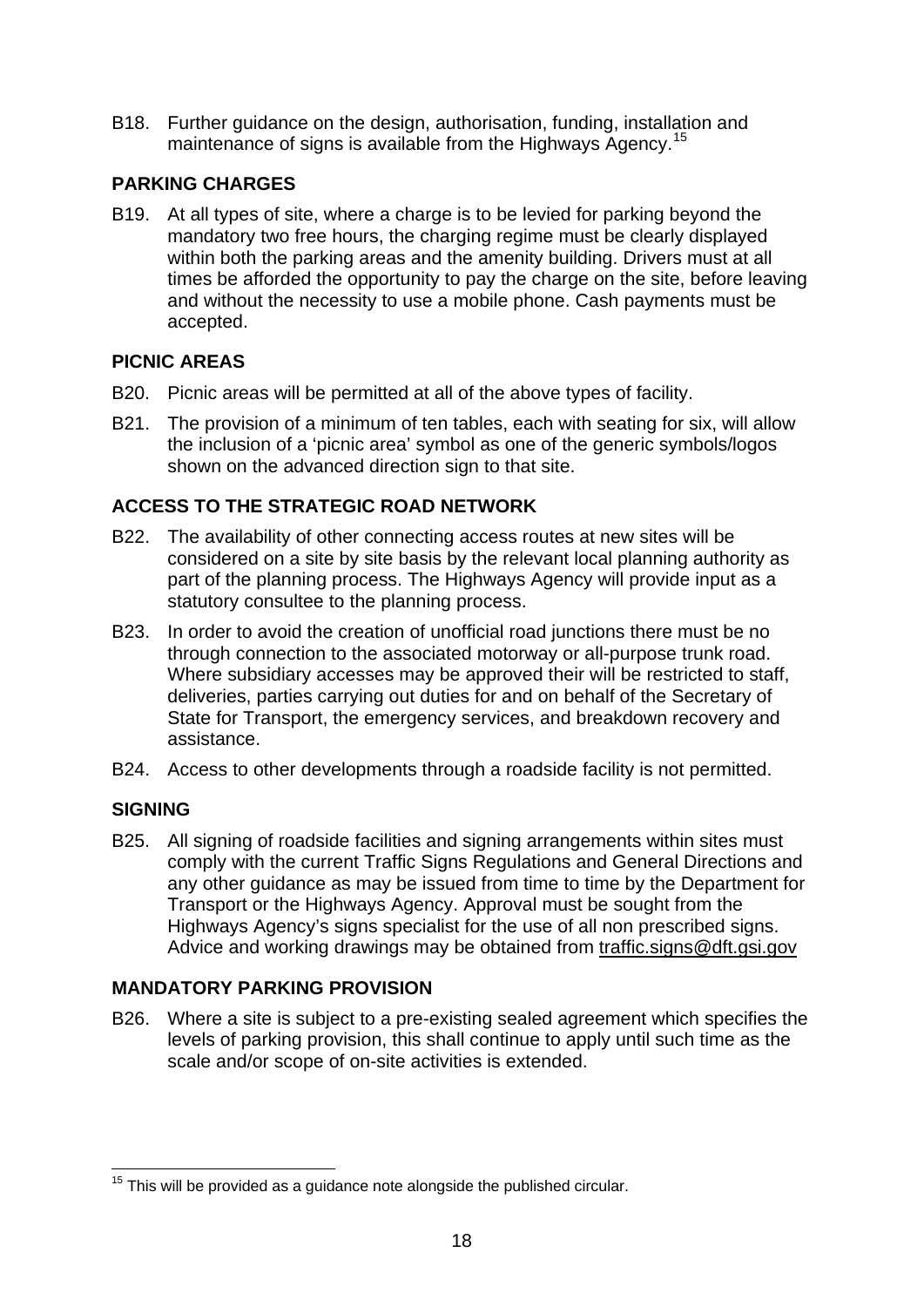- B27. Where the scale and/or scope of on-site activities is extended, the methodology set out in Schedule 1 shall be used for calculating the numbers of parking spaces by vehicle type that should be provided for the various types of roadside facility. The methodology set out in Schedule 1 will also be used for calculating the levels of parking provision for all new sites promoted after the publication of this policy.
- B28. However, notwithstanding the provisions of the previous two paragraphs, levels of provision may be adjusted to reflect local conditions through a process of site specific negotiation. It will be the responsibility of the site operator to demonstrate that any departure from the requirements of Schedule 1 is appropriate.

### <span id="page-18-0"></span>**RETAIL ACTIVITIES**

B29. The scope and scale of retail activities at roadside facilities is a matter for consideration by the relevant local planning authority in line with the National Planning Policy Framework and local planning policies. However, local planning authorities should have regard to the primary function of roadside facilities which is to support the safety and welfare of the road user.

#### <span id="page-18-1"></span>**HOTELS, CONFERENCE CENTRES AND BUSINESS CENTRES**

- B30. Such development will be a matter for consideration by the relevant local planning authority in line with the National Planning Policy Framework and local planning policies.
- B31. As a statutory consultee to such proposals, the Highways Agency will not object to the provision of hotels; conference centres; and business centres at the sites of roadside facilities for motorists unless there would be demonstrable adverse impact on the safety and/or operation of the strategic road network such as a net increase in travel.
- B32. Separate parking must be provided to service such developments so as to avoid any reduction in the general parking provision available to other road users.

### <span id="page-18-2"></span>**COACH INTERCHANGES, PARK & RIDE, AND PARK & SHARE**

- B33. Such development will be a matter for consideration by the relevant local planning authority in line with the National Planning Policy Framework and local planning policies.
- B34. As a statutory consultee to such proposals, the Highways Agency will take account of the local transport benefits in its response to proposals for coach interchanges; park & rides; and park and share facilities for motorists, and will not object unless there would be demonstrable adverse impact on the safety and/or operation of the strategic road network or the roadside facility in question.. The Highways Agency particularly welcomes proposals that will produce a net reduction of trip mileage.
- B35. Separate parking must be provided to service such activities so as to avoid any reduction in the general parking provision available to other road users.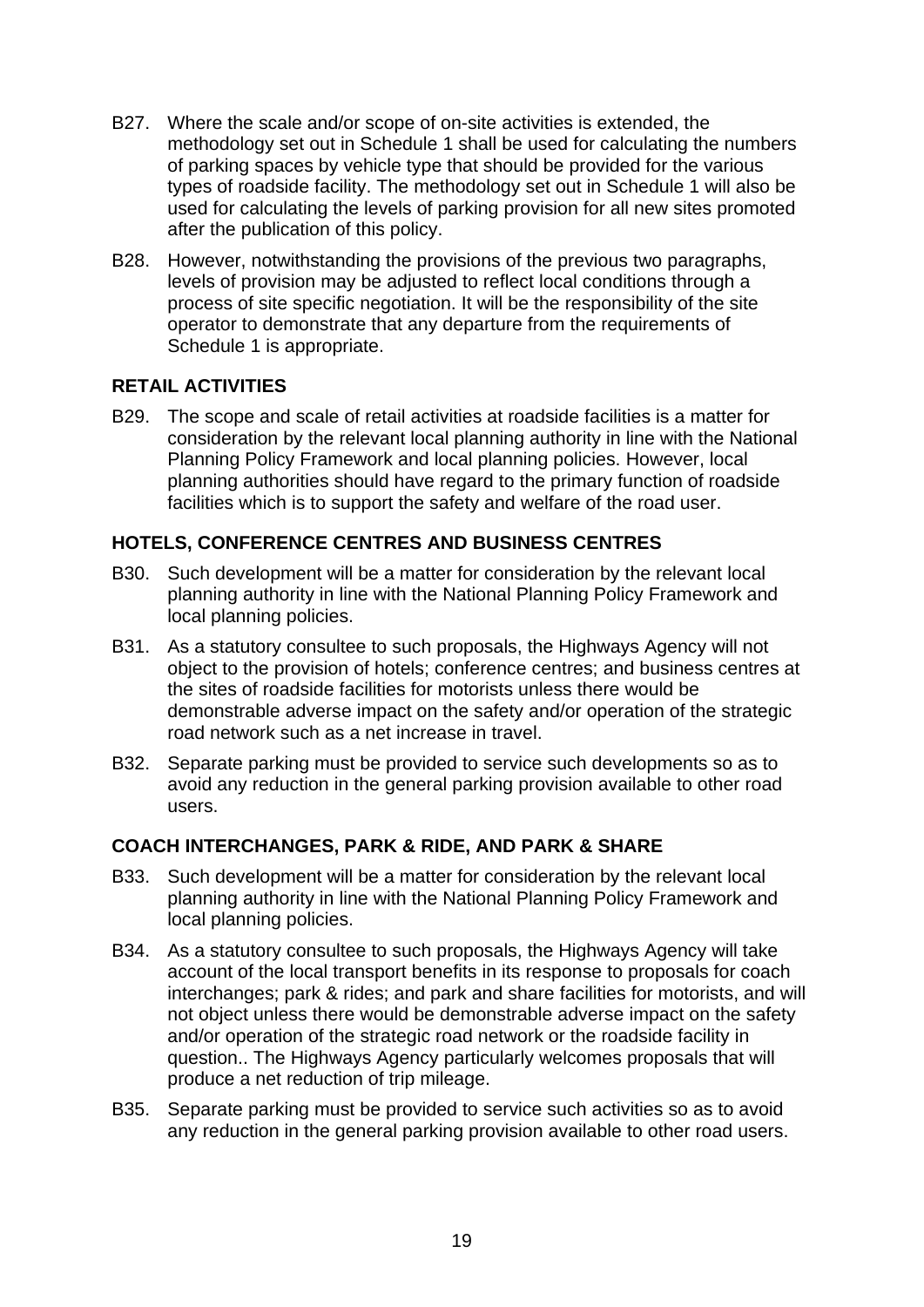# <span id="page-19-0"></span>**FACILITIES FOR LOW EMISSION VEHICLES**

B36. Operators of roadside facilities are encouraged to provide refuelling facilities for low emission vehicles, including recharging facilities for plug-in vehicles and other arrangements that meet the needs of emergent low carbon and alternative fuel technologies as appropriate, such as gas refuelling stations. More information can be found at [www.gov.uk/government/organisations/department-for-transport.](http://www.gov.uk/government/organisations/department-for-transport)

### <span id="page-19-1"></span>**DRIVER AND TOURIST INFORMATION**

B37. Operators of roadside facilities are encouraged to provide live traffic information services and to make available local, regional and national tourist information.

### <span id="page-19-2"></span>**ON-SITE POWER GENERATION AND OTHER SUSTAINABILITY MEASURES**

B38. Operators are encouraged to introduce measures that reduce the carbon footprint of their sites. However, such measures as may be provided should be compliant with relevant guidance as may be issued from time to time by the Highway's Agency. In this context, operators' attention is drawn to the provisions set out in Annex A regarding wind turbine development.

### <span id="page-19-3"></span>**SCHEDULE 1**

Parking requirements for different types of vehicle should be calculated on the basis of the table below, using the most recent complete year data to identify the peak monthly flow, averaging that to find the daily flow and then applying the appropriate formulae:

A = number of cars and light goods vehicles; and

 $B =$  number of HGVs and coaches

Advice on obtaining and interpreting traffic flows should be obtained from the Highways Agency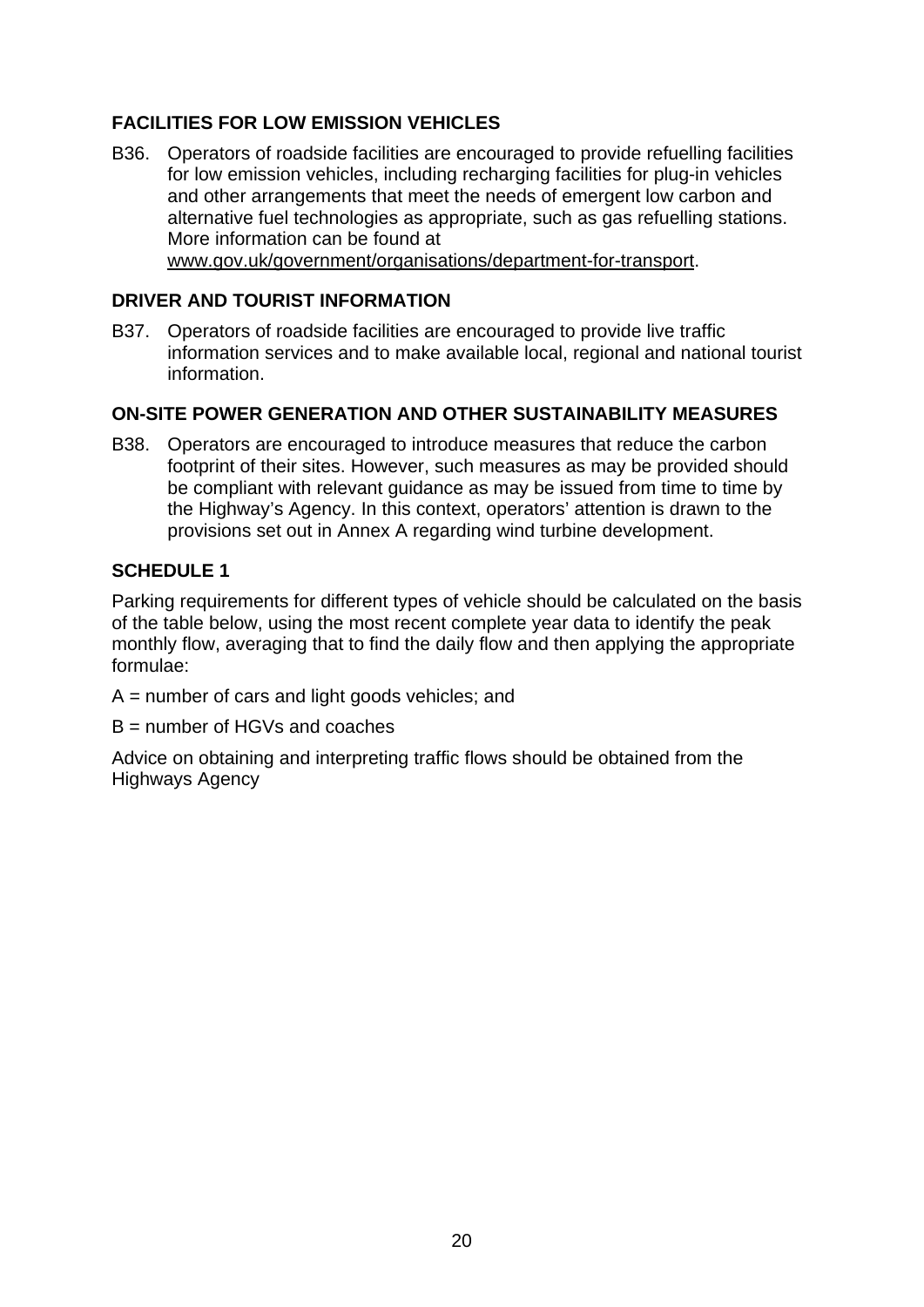| Parking requirements at motorway service areas                         |                                                                                               |                |                                                    |  |  |  |
|------------------------------------------------------------------------|-----------------------------------------------------------------------------------------------|----------------|----------------------------------------------------|--|--|--|
|                                                                        | Calculation <sup>16</sup>                                                                     | Variable       | <b>Notes</b>                                       |  |  |  |
| Traffic flow (Vehicles per day) <sup>17</sup>                          |                                                                                               |                |                                                    |  |  |  |
| Light vehicle                                                          |                                                                                               | A              | Advice on traffic<br>flows is available            |  |  |  |
| HGV and coach                                                          |                                                                                               | В              | from the Highways<br>Agency                        |  |  |  |
| No. of parking spaces required <sup>18</sup>                           |                                                                                               |                |                                                    |  |  |  |
| Cars                                                                   | 0.5 % of A                                                                                    | C              |                                                    |  |  |  |
| <b>HGV</b>                                                             | 0.5 % of B                                                                                    | D              |                                                    |  |  |  |
| Abnormal load                                                          | Minimum of 1                                                                                  |                |                                                    |  |  |  |
| Coach                                                                  | $0.1 \%$ of B                                                                                 | Е              |                                                    |  |  |  |
| Coach interchange <sup>19</sup>                                        | No. of bays provided                                                                          | E <sub>1</sub> |                                                    |  |  |  |
| Caravan/motorhome/vehicle<br>and trailer                               | $0.015%$ of A                                                                                 | F              |                                                    |  |  |  |
| Motorcycle                                                             | 0.015% of A (where the<br>percentage falls below 10 a<br>minimum of 10 should be<br>provided) | G              | Dedicated<br>motorcycle bays<br>for securing bikes |  |  |  |
| Additional spaces for lodges                                           | One space per 2 bedrooms                                                                      |                |                                                    |  |  |  |
| Spaces for disabled users                                              | 5% of C (where the percentage<br>falls below 5 a min. 5 should be<br>provided)                |                |                                                    |  |  |  |
| Spaces for disabled users<br>caravan/motorhome/ vehicle<br>and trailer | 5% of F (where the percentage<br>falls below 2 a min.2 should be<br>provided)                 |                | Located adjacent<br>to the front<br>entrance       |  |  |  |
| Spaces for disabled lodge<br>users                                     | min. of 2                                                                                     |                |                                                    |  |  |  |

# **Parking requirements at motorway rest areas**

The parking requirements for a motorway rest area are half those required for a motorway service area, rounded up to the higher whole number as necessary.

1

<span id="page-20-0"></span> $16$  The Highways Agency's Planning and Economic Development Team can assist with these calculations.

<span id="page-20-1"></span> $17$  Where the necessary supporting information is available operators may wish to increase the number of parking spaces for particular types of vehicle in recognition of the particular make up of the road users served by the facility.

<span id="page-20-3"></span><span id="page-20-2"></span><sup>18</sup> Parking for disabled travellers should be clearly signed at the entrance to the MSA.<br><sup>19</sup> Where such a facility has been permitted.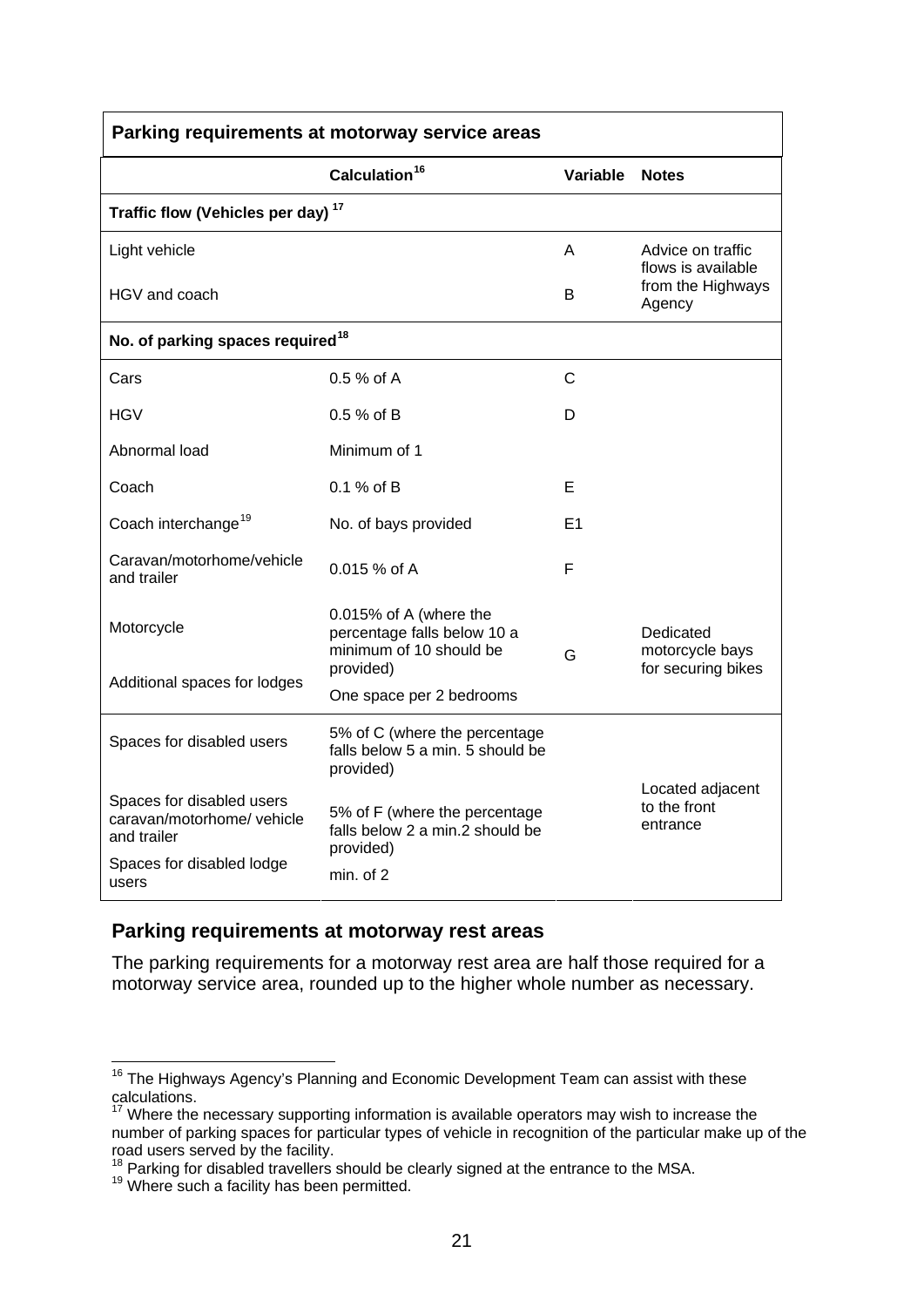# **Parking requirements at motorway truckstops**

The parking requirements for a motorway truckstop are the same as the HGV requirement for a motorway service area. For safety reasons a minimum of 10 parking spaces for cars; 1 space for a car with caravan; and 1 space for a coach should be provided. A minimum of 1 abnormal load space should also be provided.

| Parking requirements at trunk road service areas                      |                                                                                            |                                                    |  |  |
|-----------------------------------------------------------------------|--------------------------------------------------------------------------------------------|----------------------------------------------------|--|--|
|                                                                       | Calculation <sup>20</sup>                                                                  | <b>Notes</b>                                       |  |  |
| No. of parking spaces required <sup>21</sup>                          |                                                                                            |                                                    |  |  |
| Cars                                                                  | $0.1 \%$ of A                                                                              | Minimum of 10                                      |  |  |
| <b>HGV</b>                                                            | Minimum of 2                                                                               |                                                    |  |  |
| Abnormal load                                                         | Minimum of 1                                                                               |                                                    |  |  |
| Coach                                                                 | Minimum of 1                                                                               |                                                    |  |  |
| Coach interchange <sup>22</sup>                                       | No. of bays provided                                                                       |                                                    |  |  |
| Caravan/motorhome/ vehicle<br>and trailer                             | Minimum of 2                                                                               |                                                    |  |  |
| Motorcycle                                                            | 0.015% of A (where the percentage<br>falls below 10 a minimum of 10<br>should be provided) | Dedicated motorcycle<br>bays for securing<br>bikes |  |  |
| Additional spaces for lodges                                          | One space per 2 bedrooms                                                                   |                                                    |  |  |
| Spaces for disabled users                                             | Minimum of 3                                                                               |                                                    |  |  |
| Spaces for disabled users<br>caravan/motorhome/vehicle<br>and trailer | Minimum of 1<br>Minimum of 2                                                               | Located adjacent to<br>the front entrance          |  |  |
| Spaces for disabled lodge<br>users                                    |                                                                                            |                                                    |  |  |

<span id="page-21-0"></span><sup>1</sup> <sup>20</sup> The Highways Agency's Planning and Economic Development Team can assist with these calculations.

<span id="page-21-1"></span> $^{21}$  Parking for disabled travellers should be clearly signed at the entrance to the services.<br> $^{22}$  Where such a facility has been permitted.

<span id="page-21-2"></span>